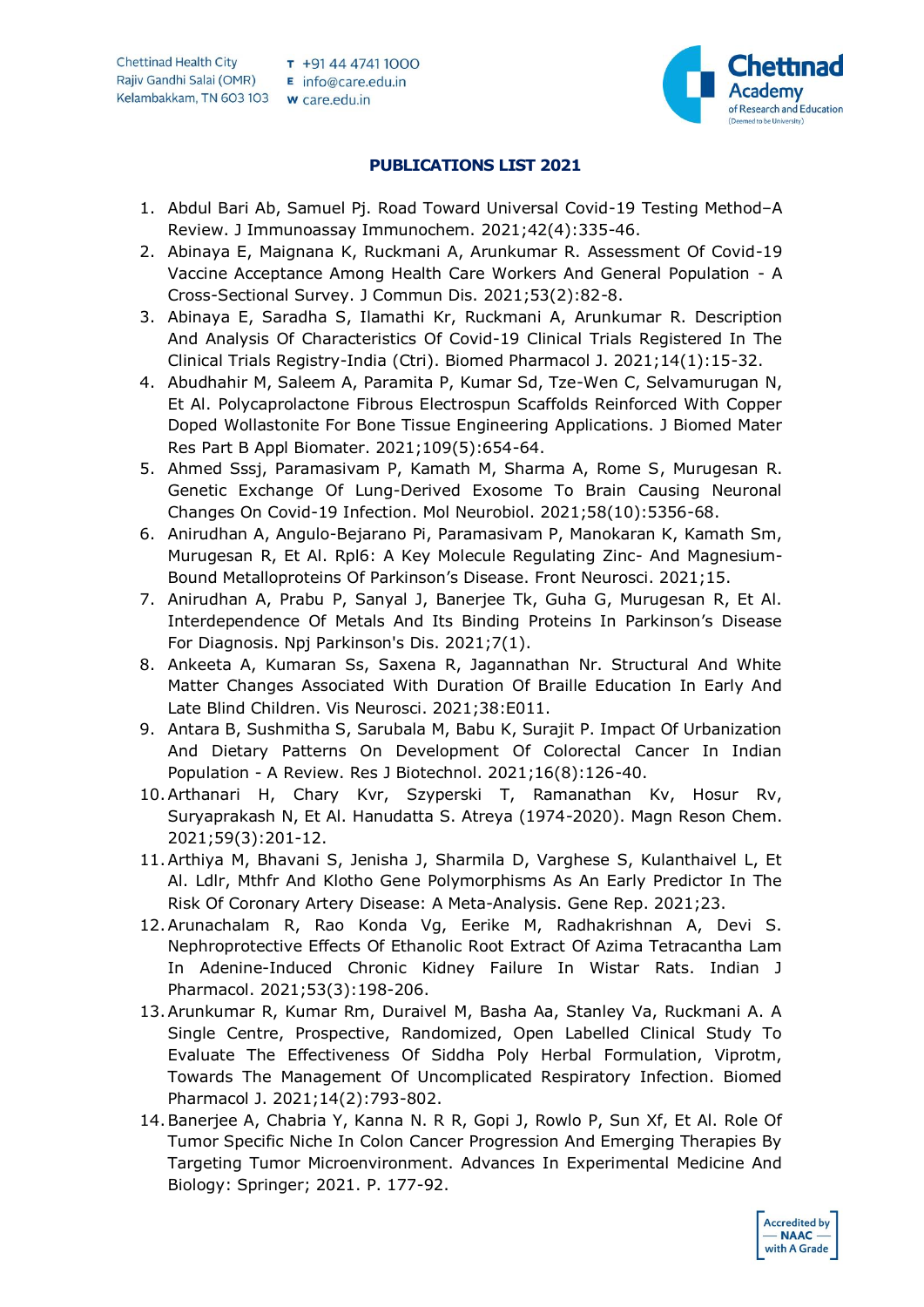

- 15.Banerjee A, Marotta F, Sriramulu S, Chabria Y, Hari S, Catanzaro R, Et Al. Beyond Physical Exercise: The Role Of Nutrition, Gut Microbiota And Nutraceutical Supplementation In Reducing Age-Related Sarcopenia. Curr Aging Sci. 2021;14(2):94-104.
- 16. Banerjee A, Pavane Ms, Banu Lh, Gopikar Asr, Elizabeth Kr, Pathak S. Traditional Medicine For Aging-Related Disorders: Implications For Drug Discovery. Stem Cells And Aging: Elsevier; 2021. P. 281-97.
- 17.Basak S, Mallick R, Banerjee A, Pathak S, Duttaroy Ak. Maternal Supply Of Both Arachidonic And Docosahexaenoic Acids Is Required For Optimal Neurodevelopment. Nutrients. 2021;13(6).
- 18.Bhatiya M, Pathak S, Banerjee A. Oxidative Stress And Cellular Senescence: The Key Tumor-Promoting Factors In Colon Cancer And Beneficial Effects Of Polyphenols In Colon Cancer Prevention. Curr Cancer Ther Rev. 2021;17(4):292-303.
- 19.Bhattacharya Jb, Jain Sl, Devi S. The Role Of Immunocytochemical Markers To Differentiate Primary From Secondary Neoplastic Hepatic Masses: A Diagnostic Challenge On Cytology. Turk Patoloji Derg. 2021;37(3):1-7.
- 20.Catanzaro R, Sciuto M, Singh B, Pathak S, Marotta F. Irritable Bowel Syndrome And Lactose Intolerance: The Importance Of Differential Diagnosis. A Monocentric Study. Minerva Gastroenterol. 2021;67(1):72-8.
- 21.Chandrasekaran Nd, Velure Raja Rao Mr, Sathish T. Clinical Characteristics And Outcomes Of Covid-19 Patients With Prediabetes. Diabetes Metab Syndr Clin Res Rev. 2021;15(4).
- 22.Chellaiyan Vg, Sasithra. Health Surveillance In India: Current And Future Prospects. Trop J Pharm Res. 2021;15(22):Ie01-Ie4.
- 23.Chitradevi D, Prabha S, Alex Daniel P. Diagnosis Of Alzheimer Disease In Mr Brain Images Using Optimization Techniques. Neural Comput Appl. 2021;33(1):223-37.
- 24.Das A, Ganesan H, Sriramulu S, Marotta F, Kanna Nrr, Banerjee A, Et Al. A Review On Interplay Between Small Rnas And Oxidative Stress In Cancer Progression. Mol Cell Biochem. 2021;476(11):4117-31.
- 25.Datla S, Kitchanan S, Sethuraman G. Diagnostic Reliability Of Salivary C-Reactive Protein As An Alternative Noninvasive Biomarker Of Neonatal Sepsis. Indian Pediatr. 2021;58(8):745-8.
- 26.Davies Kr, Cherif Y, Pazhani Gp, Anantharaj S, Azzi H, Terashima C, Et Al. The Upsurge Of Photocatalysts In Antibiotic Micropollutants Treatment: Materials Design, Recovery, Toxicity And Bioanalysis. J Photochem Photobiol C Photochem Rev. 2021;48.
- 27.De S, Gopikrishna A, Keerthana V, Girigoswami A, Girigoswami K. An Overview Of Nanoformulated Nutraceuticals And Their Therapeutic Approaches. Curr Nutr Food Sci. 2021;17(4):392-407.
- 28.Deka D, Das A, Bhatiya M, Pathak S, Banerjee A. Alternative Stromal Cell-Based Therapies For Aging And Regeneration. Stem Cells And Aging: Elsevier; 2021. P. 251-70.
- 29.Deka D, Scarpa M, Das A, Pathak S, Banerjee A. Current Understanding Of Epigenetics Driven Therapeutic Strategies In Colorectal Cancer Management. Endocr Metab Immune Disord Drug Targets. 2021;21(10):1882-94.
- 30.Devi U, Pandita A. Surfactant Delivery Via Thin Catheters: Methods, Limitations, And Outcomes. Pediatr Pulmonol. 2021;56(10):3126-41.

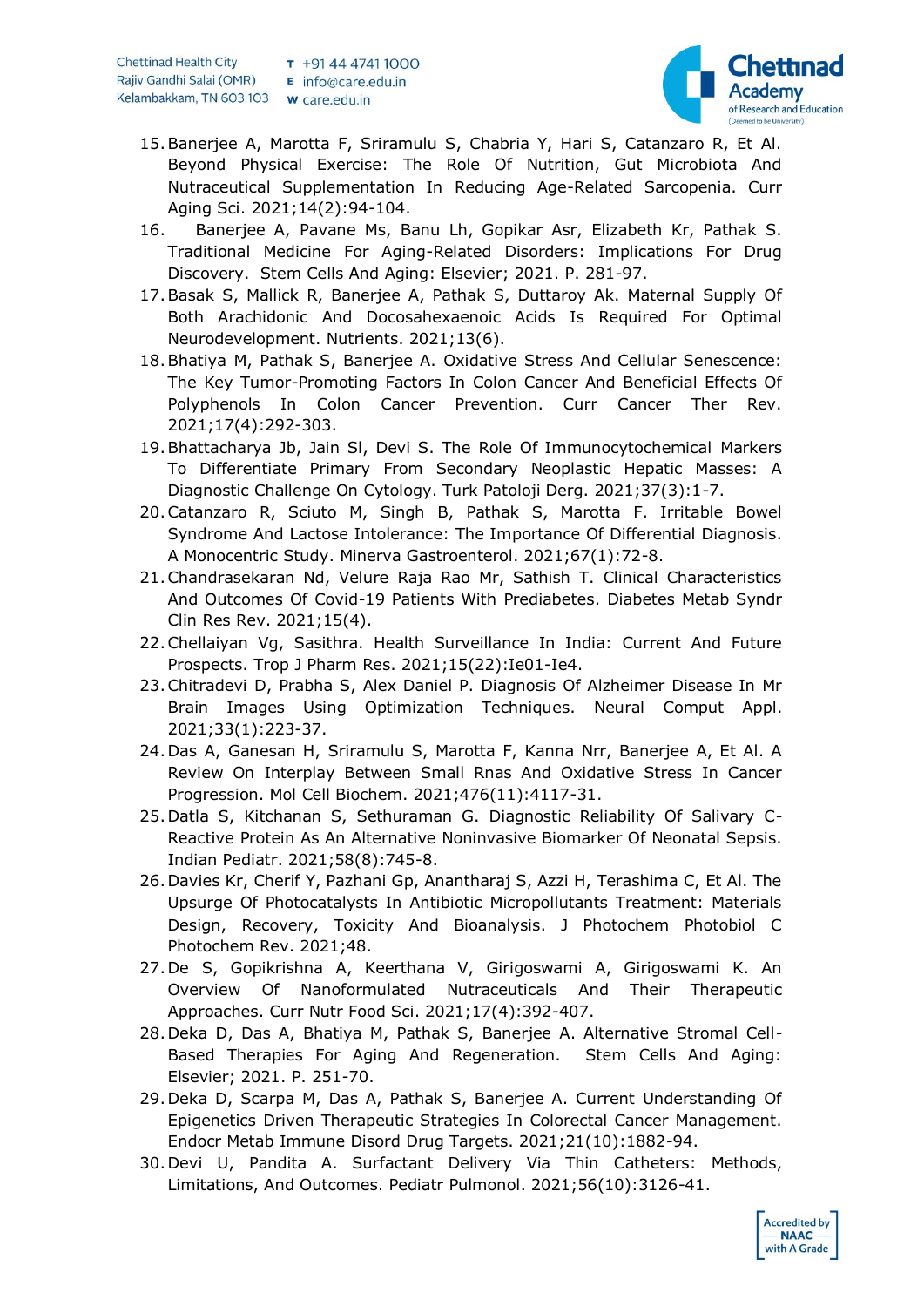

- 31.Ezhilnila S, Brinda S, Meena A, Samuel Pj. Effect Of Isometric Handgrip Exercise On Intraocular Pressure Among Healthy Adult Males. Comp Exerc Physiol. 2021;17(2):137-41.
- 32.Ganesan A, Sethulekshmi Sg, Mahalakshmi R. Relationship Between Hscrp And Tsh In Patients With Subclinical Hypothyroidism. Rom J Diabetes Nutr Metab Dis. 2021;28(4):391-4.
- 33.Geeva, Raghavan V, Muthusamy T, Narayan S. Influence Of Lithium Treatment On Pathological Changes: An Investigation On Male Sprague– Dawley Rat Model. Toxicol Environ Health Sci. 2021;13(1):37-44.
- 34.George J, Thabitha A, Vignesh N, Manigandan V, Saravanan R, Daradkeh G, Et Al. Antiskin Cancer And Antioxidant Activities Of Formulated Agar From Brown Seaweed Laminaria Digitata (Hudson) In Dimethyl Benzanthracene-Induced Swiss Albino Mice. Int J Polym Sci. 2021;2021.
- 35.Girigoswami A, Ghosh Mm, Pallavi P, Ramesh S, Girigoswami K. Nanotechnology In Detection Of Food Toxins – Focus On The Dairy Products. Biointerface Res Appl Chem. 2021;11(6):14155-72.
- 36.Girigoswami K, Devender, Srinivasan N, Girigoswami A. Fate Of Stem Cells Grown On The Extracellular Matrix Isolated From Cancer Cells And Their Possible Applications In Tissue Engineering. Curr Sci. 2021;120(10):1616-22.
- 37.Girigoswami K, Girigoswami A. A Review On The Role Of Nanosensors In Detecting Cellular Mirna Expression In Colorectal Cancer. Endocr Metab Immune Disord Drug Targets. 2021;21(1):12-26.
- 38.Girigoswami K, Saini D, Girigoswami A. Extracellular Matrix Remodeling And Development Of Cancer. Stem Cell Rev Rep. 2021;17(3):739-47.
- 39.Gomathy V, Manigandan V, Vignesh N, Thabitha A, Saravanan R. Evaluation Of Antibacterial, Teratogenicity And Antibiofilm Effect Of Sulfated Chitosans Extracted From Marine Waste Against Microorganism. J Bioact Compat Polym. 2021;36(3):249-58.
- 40.Gottimukkala Sb, Sethuraman G, Kitchanan S, Pathak S. Comparison Of Efficacy, Safety & Satisfaction Of Intermittent Versus Continuous Phototherapy In Hyperbilirubinaemic Newborns ≥35 Week Gestation: A Randomized Controlled Trial. Indian J Med Res. 2021;153(4):446-52.
- 41.Haribabu V, Girigoswami K, Girigoswami A. Magneto-Silver Core–Shell Nanohybrids For Theragnosis. Nano-Struct Nano-Objects. 2021;25.
- 42.Harms M, Habib Mmw, Nemska S, Nicolò A, Gilg A, Preising N, Et Al. An Optimized Derivative Of An Endogenous Cxcr4 Antagonist Prevents Atopic Dermatitis And Airway Inflammation. Acta Pharm Sin B. 2021;11(9):2694- 708.
- 43. Iyshwarya Bk, Mohammed V, Veerabathiran R. Genetics Of Endometriosis And Its Association With Ovarian Cancer. Gynecol Obstet Clin Med. 2021;1(4):177-85.
- 44. Jayakumar S, Mani V, Saravanan T, Rajamanickam K, Prabhu Ad, Philip J. Multifiller Nanocomposites Containing Gadolinium Oxide And Bismuth Nanoparticles With Enhanced X-Ray Attenuation Property. J Appl Polym Sci. 2021;138(42).
- 45. Jeyasubramanian K, Muthuselvi M, Hikku Gs, Muthuselvan M, Muthusankar E. Influence Of Aggregation And Dispersion Of Minium Nanoparticles Decorated Reduced Graphene Oxide Platelets And Their Super-Capacitive Performances. Mater Sci Semicond Process. 2021;136.

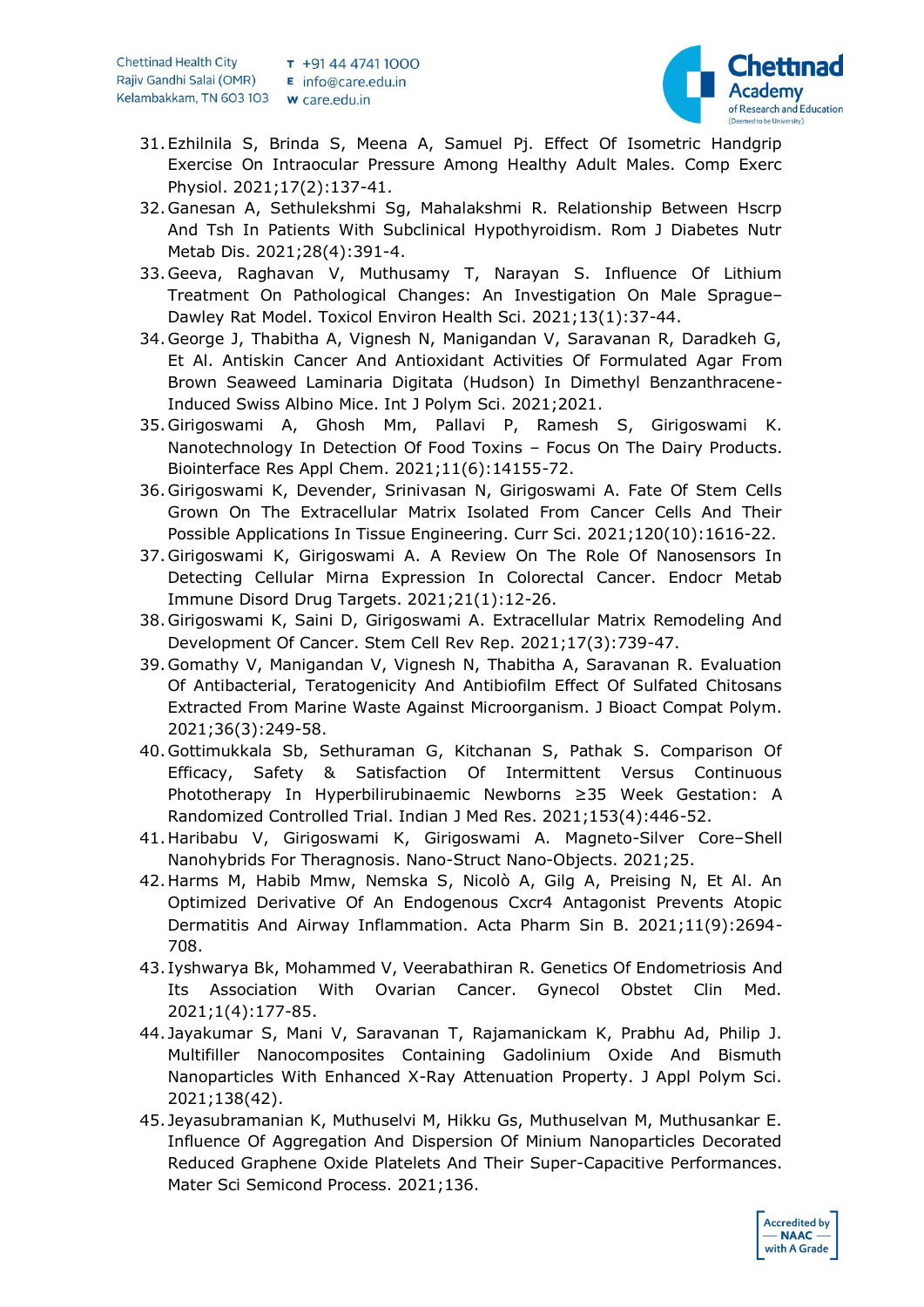

- 46. John Jb, Vinoth Gnana Chellaiyan D, Kandaswamy V. Covid-19 Vaccination For Pregnant Women: Strategies For Enhanced Coverage. Ind J Community Health. 2021;33(3):539-40.
- 47. Joseph R, Perumalla Bd, Sethuraman G, Devi U. Acute Febrile Illness As A Manifestation Of Cytomegalovirus Infection In Extremely Low-Birth Weight Babies—A Case Series. J Neonatal. 2021;35(4):234-7.
- 48. Jyothi Ak, Thotakura B, Priyadarshini C S, Subramanian M, Rajila Hs. Evidence Of Alterations In The Learning And Memory In Offspring Of Stress-Induced Male Rats. J Basic Clin Physiol Pharmacol. 2021.
- 49.Kamalesh R, Krishnakumar M, Mathangi Dc. Obstructive Sleep Apnea (Osa) And Reaction Time In Commercial Vehicle Drivers- An Exploratory Study. J Transp Health. 2021;20.
- 50.Kapadia N, Jenasamant Ss, Rawat Gss, Kamkhedkar S, Shah P, Kapadia P. Thoracic Duct Injury After Decortication Of Lung, New Technique To Repair Thoracic Duct In This Challenging Situation: A Case Report. Asian Cardiovasc Thorac Ann. 2021;29(6):558-61.
- 51.Kesavan P, Satheesh Ap, Husain Rsra, Veerappan U, Kannaian S, Ahmed Sssj, Et Al. Genetic Predisposition Of Tnfα Gene Polymorphism In South-Indian Migraineurs And Meta-Analysis. Front Biosci Elite. 2021;13(2):226-36.
- 52.Krishnan V, Pandey Gr, Babu Ka, Paramasivam S, Kumar Ss, Balasubramanian S, Et Al. Chitosan Grafted Butein: A Metal-Free Transducer For Electrochemical Genosensing Of Exosomal Cd24. Carbohydr Polym. 2021;269.
- 53.Kumar B, Raja Tk, Liaquathali F, Maruthupandian J, Raja P. A Study On Prevalence And Factors Associated With Depression Among Elderly Residing In Tenements Under Resettlement Scheme, Kancheepuram District, Tamil Nadu. J Mid-Life Health. 2021;12(2):137-43.
- 54.Kumar Ys, Varghese S, Kulanthaivel L, Subbaraj Gk. Association Of Vegf Polymorphisms And Breast Cancer Susceptibility: Systemic Review And Meta-Analysis. Meta Gene. 2021;30.
- 55.Lite C, Ahmed Sssj, Juliet M, Freddy Aj. Sars-Cov-2/Human Interactome Reveals Ace2 Locus Crosstalk With The Immune Regulatory Network In The Host. Pathog Dis. 2021;79(2)
- 56.Malayaperumal S, Sriramulu S, Banerjee A, Makalakshmi Mk, Pathak S. Is Biotechnological Next-Generation Therapeutics Promising Enough In Clinical Development To Treat Advanced Colon Cancer? Curr Pharm Biotechnol. 2021;22(10):1287-301.
- 57.Malayaperumal S, Sriramulu S, Jothimani G, Banerjee A, Pathak S. A Review Of Aeg-1 Oncogene Regulating Microrna Expression In Colon Cancer Progression. Endocr Metab Immune Disord Drug Targets. 2021;21(1):27-34.
- 58.Manivannan S, Nagaraj S, Narayan S. A Reflection On The Mechanism Of The Role Of Nanoparticles In Increasing The Efficacy Of Anti-Tumour Properties Of Docetaxel. Curr Pathobiol Rep. 2021;9(3):79-91.
- 59.Manjunath Ks, Sridhar K, Gopinath V, Sankar K, Sundaram A, Gupta N, Et Al. Facile Manufacturing Of Fused-Deposition Modeled Composite Scaffolds For Tissue Engineering - An Embedding Model With Plasticity For Incorporation Of Additives. Biomed Mater. 2021;16(1).
- 60.Mannu A, Vasudevan J. Aetio-Microbiologic Profile Of Febrile Children In A Tertiary Care Hospital. Srilanka J Child Health. 2021;50(4):595-601.

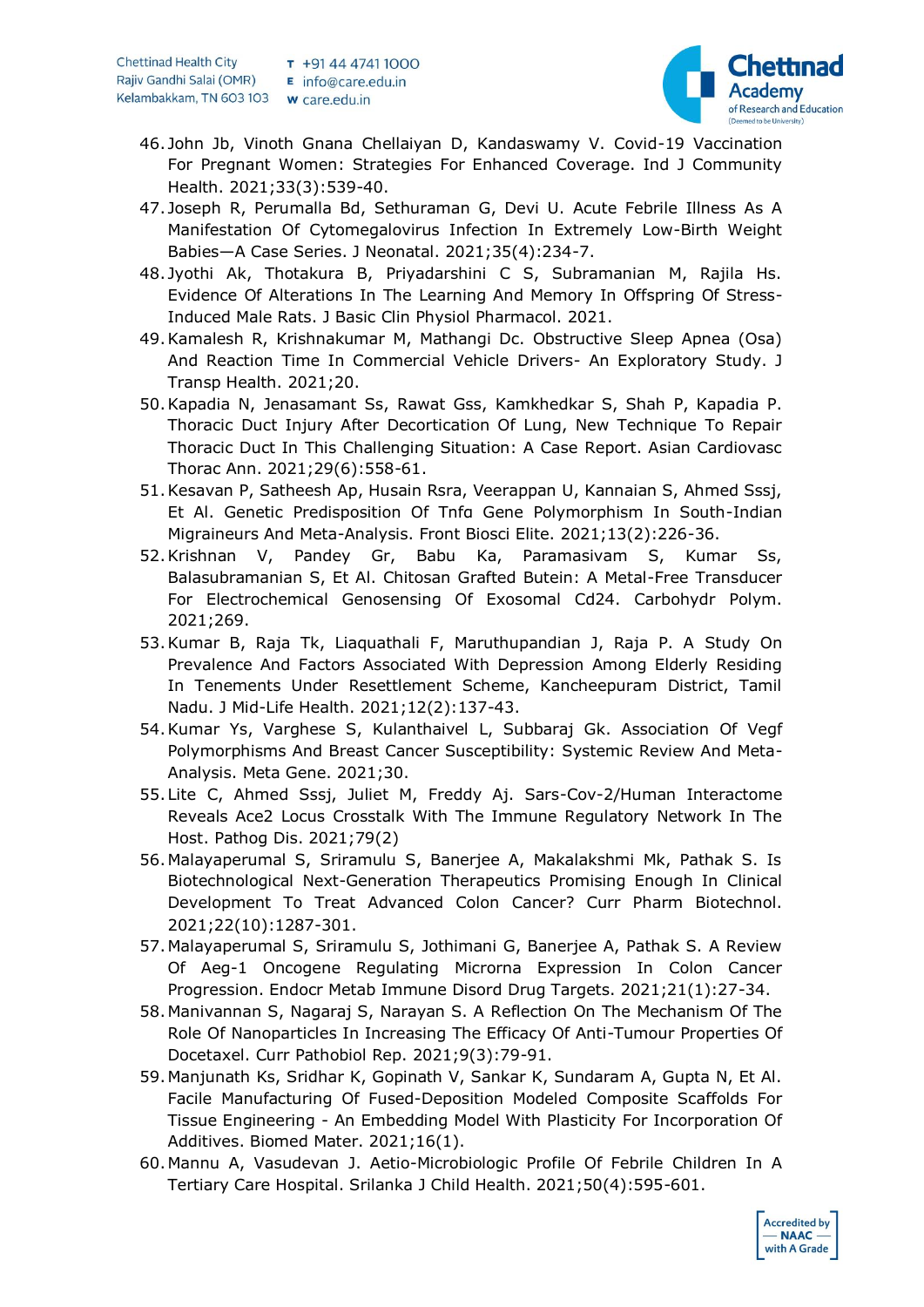

- 61.Manoharan A, Iyengar Mm, Nirupama Ay, Nithya K. Knowledge And Attitude Of Medical Students Towards Bioethics-A Cross Sectional Study From A Medical College In Northern Tamil Nadu. Ind J Community Health. 2021;33(3):534-8.
- 62.Markandeyan D, Ulaganathan M, Pathak S, Vengalathur R. Relationship Of Serum Cytokine Profile To Steroid Resistance In Demyelinating Neurologic Illnesses. Int J Nutr Pharmacol Neurol Dis. 2021;11(3):249-53.
- 63.Marotta F, Thandavan Sp, Pathak S, Sriramulu S, Jothimani G, Gunasekaran D, Et Al. Vitagenic Effect Of Specific Bioactive Fractions Of Rhodiola With Trachurus Sp. Extract Against Oxidative Stress-Induced Aging In Human Amnion Derived Epithelial Cell Line: In View Of A Novel Senolytic. Curr Aging Sci. 2021;14(2):139-53.
- 64.Metkar Sk, Girigoswami K, Girigoswami A. Stem Cell-Based Therapeutic Strategy In Delaying Prion Disease. Stem Cells And Aging: Elsevier; 2021. P. 271-80.
- 65.Mohamed Abudhahir K, Murugesan R, Vijayashree R, Selvamurugan N, Chung Tw, Moorthi A. Metal Doped Calcium Silicate Biomaterial For Skin Tissue Regeneration In Vitro. J Biomater Appl. 2021;36(1):140-51.
- 66.Mohan M, Muthusami S, Selvamurugan N, Narasimhan S, Kumaran Ri, Ramachandran I. Cellular Senescence And Aging In Bone. Stem Cells And Aging: Elsevier; 2021. P. 187-202.
- 67.Moorthy Pe, Subbarayan D, Raghavan V, Kanna Rnr, Ramesh Vg, Karthikeyan Kv. Pineal Anaplastic Ependymoma - A Rare Entity. Neurol India. 2021;69(4):1045-7.
- 68.Muniraj F, Divyapriya C, Raghavan V, Radha Rkn, Ramanujam S, Rajakumar Sa. Cervical Angiomyolipoma Coexisting With Endometrial Carcinoma In The Absence Of Tuberous Sclerosis: A Rare Case Report. Indian J Med Paediatr Oncol. 2021;42(3):305-8.
- 69.Muralikumar M, Manoj Jain S, Ganesan H, Duttaroy Ak, Pathak S, Banerjee A. Current Understanding Of The Mesenchymal Stem Cell-Derived Exosomes In Cancer And Aging. Biotechnol Rep. 2021;31.
- 70.Murugesan B, Ramanarayanan S, Vijayarangan S, Ram K, Jagannathan Nr, Sivaprakasam M. A Deep Cascade Of Ensemble Of Dual Domain Networks With Gradient-Based T1 Assistance And Perceptual Refinement For Fast Mri Reconstruction. Comput Med Imaging Graph. 2021;91.
- 71.Muthuselvi M, Jeyasubramanian K, Hikku Gs, Muthuselvan M, Eswaran M, Senthil Kumar N, Et Al. Rare Earth Metal Oxide-Doped Reduced Graphene-Oxide Nanocomposite As Binder-Free Hybrid Electrode Material For Supercapacitor Application. Int J Energy Res. 2021;45(6):8255-66.
- 72.Nagaraj S, Manivannan S, Narayan S. Potent Antifungal Agents And Use Of Nanocarriers To Improve Delivery To The Infected Site: A Systematic Review. J Basic Microbiol. 2021;61(10):849-73.
- 73.Narasimman V, Aavula T, Venkatesan M, Saravanan R. Diversity And Molecular Characterization Of Marine Halophilic Bacteria From Southeast Coast Of India. Geomicrobiol J. 2021;38(6):524-31.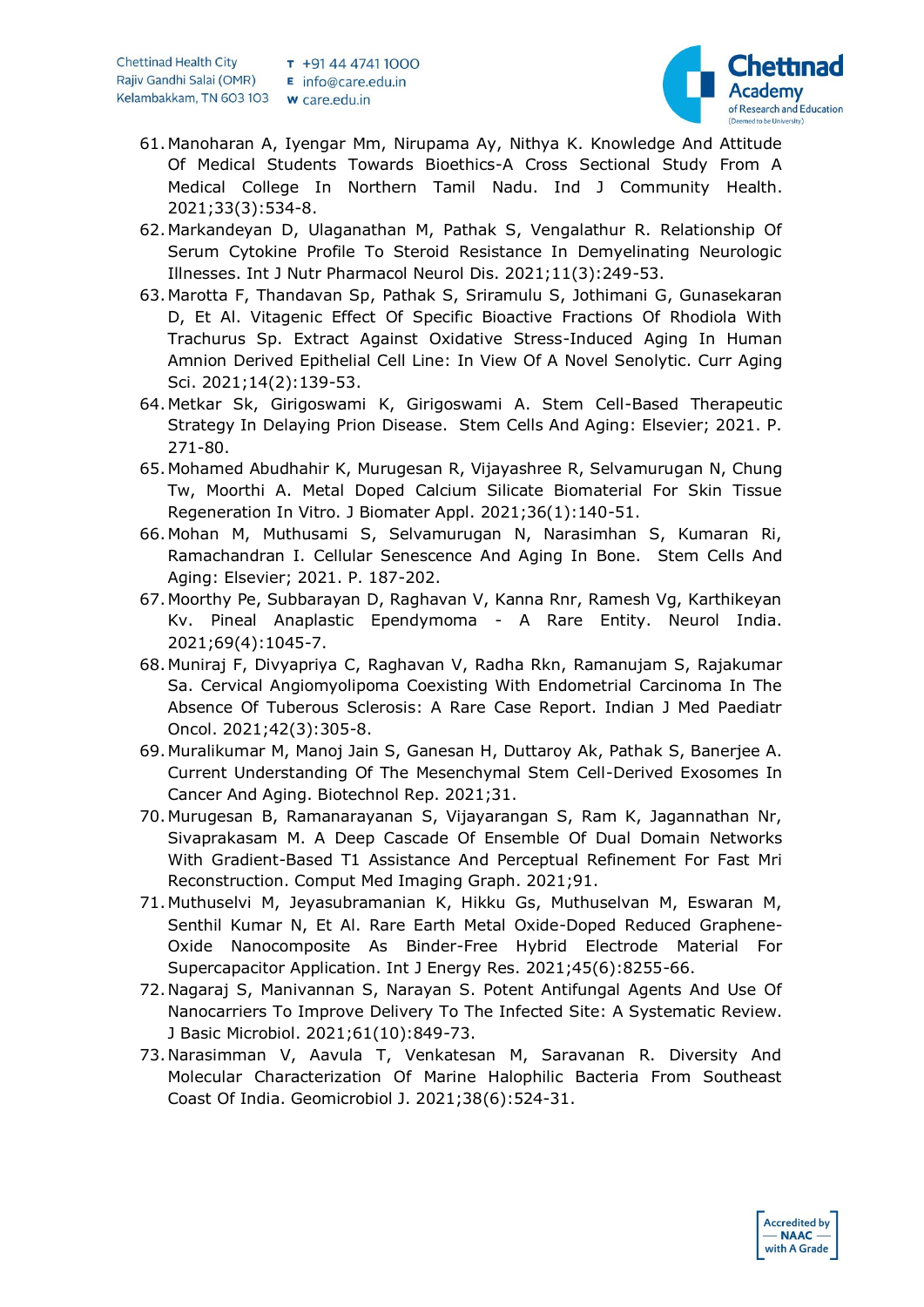

- 74.Natesan K, Ponmurugan P, Gnanamangai Bm, Manigandan V, Joy Spj, Jayakumar C, Et Al. Biosynthesis Of Silica And Copper Nanoparticles From Trichoderma, Streptomyces And Pseudomonas Spp. Evaluated Against Collar Canker And Red Root-Rot Disease Of Tea Plants. Arch Phytopathol Plant Prot. 2021;54(1-2):56-85.
- 75.Navin Ak, Aruldhas Mm, Navaneethabalakrishnan S, Mani K, Michael Fm, Srinivasan N, Et Al. Prenatal Exposure To Hexavalent Chromium Disrupts Testicular Steroidogenic Pathway In Peripubertal F1 Rats. Reprod Toxicol. 2021;101:63-73.
- 76.Nirupama Ay, Vinoth Gnana Chellaiyan D, Ravivarman G. Is Adequate Sleep Becoming Outlandish Among Healthcare Professionals?-A Review On Its Toll On Their Health. Natl J Community Med. 2021;12(12):444-8.
- 77.Nivedhitha E, Duraivel M, Kayalvili Kk, Arul Selvan S. Study To Assess The Risk Of Transmission Of Microbial Organisms And Their Resistance Pattern On Dresses And Stethoscopes Of Health Care Workers. J Pure Appl Microbiol. 2021;15(3):1150-5.
- 78.Panicker S, Venkatabalasubramanian S, Pathak S, Ramalingam S. The Impact Of Fusion Genes On Cancer Stem Cells And Drug Resistance. Mol Cell Biochem. 2021;476(10):3771-83.
- 79.Paramita P, Ramachandran M, Narashiman S, Nagarajan S, Sukumar Dk, Chung Tw, Et Al. Sol–Gel Based Synthesis And Biological Properties Of Zinc Integrated Nano Bioglass Ceramics For Bone Tissue Regeneration. J Mater Sci Mater Med. 2021;32(1).
- 80.Pathak S, Banerjee A. Stem Cells And Aging: Elsevier; 2021. 1-305 P.
- 81.Pathak S, Banerjee A. Emerging Importance Of Microrna In Early Detection Of Colorectal Cancer. Endocr Metab Immune Disord Drug Targets. 2021;21(1):2- 3.
- 82.Paul S, Licona-Vázquez I, Serrano-Cano Fi, Frías-Reid N, Pacheco-Dorantes C, Pathak S, Et Al. Current Insight Into The Functions Of Micrornas In Common Human Hair Loss Disorders: A Mini Review. Hum Cell. 2021;34(4):1040-50.
- 83.Pazhani Gp, Chowdhury G, Ramamurthy T. Adaptations Of Vibrio Parahaemolyticus To Stress During Environmental Survival, Host Colonization, And Infection. Front Microbiol. 2021;12.
- 84.Penubarthi S, Kumar Ks, Kailash Sz, Sridhar S. Dream Anxiety And Early Response To Treatment In Depressive Disorder: A Prospective Analytical Study. Int J Dream Res. 2021;14(1):47-51.
- 85.Piccione M, Facchinello N, Schrenk S, Gasparella M, Pathak S, Ammar Rm, Et Al. Stw 5 Herbal Preparation Modulates Wnt3a And Claudin 1 Gene Expression In Zebrafish Ibs-Like Model. Pharmaceuticals. 2021;14(12).
- 86.Prakash Js, Ramachandran M, Rajamanickam K. Facile Synthesis Of Zinc Alloyed Cadmium Selenide (Cd/Znse) Quantum Dots And Its Photocatalytic Activity And In Vivo Toxicity Assessment In Danio Rerio Embryos. Bionanoscience. 2021;11(2):437-46.
- 87.Priya K, Vaishali Pna, Rajasekaran S, Balaji D, Navin Rbn. Assessment Of Effects On Prolonged Usage Of Face Mask By Ent Professionals During Covid-19 Pandemic. Indian J Otolaryngol Head Neck Surg. 2021.

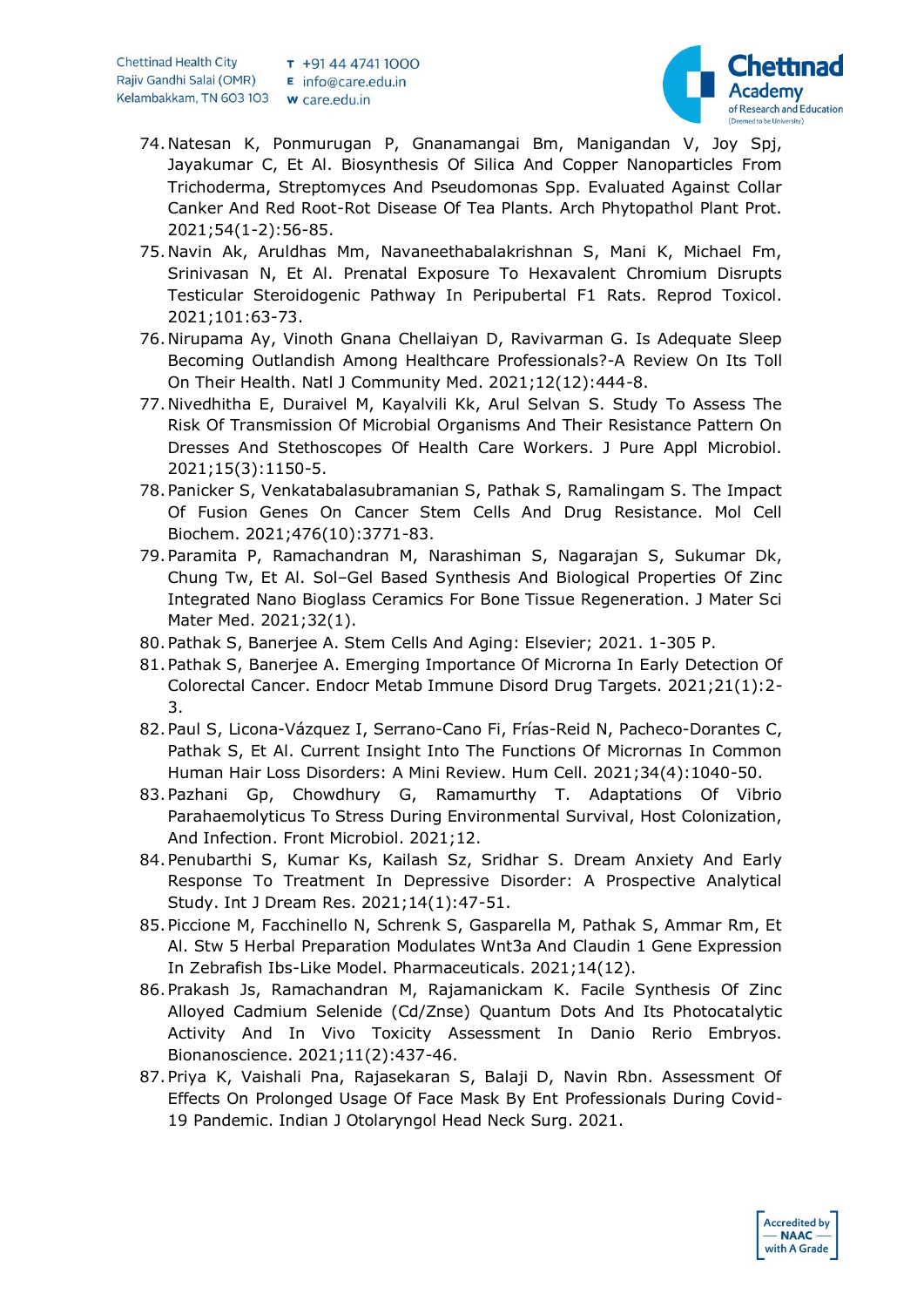

- 88.Purushothaman S, Jeyasubramanian K, Hikku Gs. In-Situ Fabrication Of Sulphur Decorated Elongated Cuboctahedron Shaped Mn3o4 As High-Performance Active Charge Storage Material For Supercapacitor Application. Surf Coat Technol. 2021;426.
- 89.Purushothaman S, Jeyasubramanian K, Muthuselvi M, Hikku Gs. Cu2o Nanosheets Decorated Cumno2 Nanosphere Electrodeposited On Cu Foil As High-Performance Supercapacitor Electrode. Mater Sci Semicond Process. 2021;121.
- 90.Rafi Stm, Sambandam Y, Sittadjody S, Pathak S, Ramachandran I, Kumaran Ri. Skeletal Muscle Cell Aging And Stem Cells. Stem Cells And Aging: Elsevier; 2021. P. 125-45.
- 91.Raja D, Sasithra S. Assessment Of The Antibiotics And Other Drug Prescribing Patterns In A Primary Health Care Setting. J Commun Dis. 2021;53(4):70-5.
- 92.Rajendran Hsr, Balaji T, Kumar Ja, Kumar S, Gnanasundaram V. Folic Acid Supplementation On Fetal Growth At Different Gestational Ages. Biomed Pharmacol J. 2021;14(4):1761-6.
- 93.Ramesh V. Postgraduate Training In Neurosurgery In India: The Problems And The Possible Remedies. Neurol India. 2021;69(2):505-6.
- 94.Ramyaa Shri K, Subitha P, Narasimhan S, Murugesan R, Narayan S. Fabrication Of Dexamethasone-Silver Nanoparticles Entrapped Dendrimer Collagen Matrix Nanoparticles For Dental Applications. Biointerface Res Appl Chem. 2021;11(6):14935-55.
- 95.Regis P, Moirangthem V. Locking Plate Fixation For Unstable Proximal Humerus Fracture: A Prospective Study. Jms J Med Soc. 2021;35(2):51-7.
- 96.Revendran J, Mullapally S. Advanced Lung Cancer: The Scope(S) Of The Pulmonologist! Cancer Res Stat Treat. 2021;4(3):599-600.
- 97.Ruckmani A, Ilamathi Kr, Kumar R, Kumar Pm. Covid-19: A Review Of Clinical Trials And Repurposed Drugs. Int J Nutr Pharmacol Neurol Dis. 2021;11(1):27-40.
- 98.Sabaratnavel R, Ganesan A, Sumathy S. A Case Report On Iga Nephropathy. Rom J Diabetes Nutr Metab Dis. 2021;28(3):301-2.
- 99.Sadath Sa, Annal A. A Challenging Case Of Fertility Preservation In Metastatic Struma Ovarii In A 29-Year Old With Successful Delivery. J Obstet Gynecol India. 2021.
- 100. Sangavi P, Rajapriya R, Firthous S, Langeswaran K, Gowtham Kumar S. Identification Of Bioactive Compounds And Potential Inhibitors For Breast Cancer From Musa Sapientum Peel - An In Vitro And In Silico Approach. Res J Biotechnol. 2021;16(7):180-96.
- 101. Santhosh Kumar Y, Kulanthaivel L, Hikku Gs, Saravanan R, Lakshmi T, Kirubhanand C, Et Al. Improved Antibacterial Activity Of Water-Soluble Nanoformulated Kaempferol And Combretastatin Polyphenolic Compounds. Int J Polym Sci. 2021;2021.
- 102. Sathish T, Chandrasekaran Nd. Is Prediabetes A Risk Factor For Severe Covid-19? J Diabetes. 2021;13(6):521-2.
- 103. Sethulekshmi Sg, Purandhar S, Ganesan A. Study To Find Out The Role Of Neutrophil Lymphocyte Ratio And Platelet Lymphocyte Ratio As Diagnostic Biomarkers For Gestational Diabetes Mellitus – A Cross-Sectional Study. Rom J Diabetes Nutr Metab Dis. 2021;28(4):402-6.

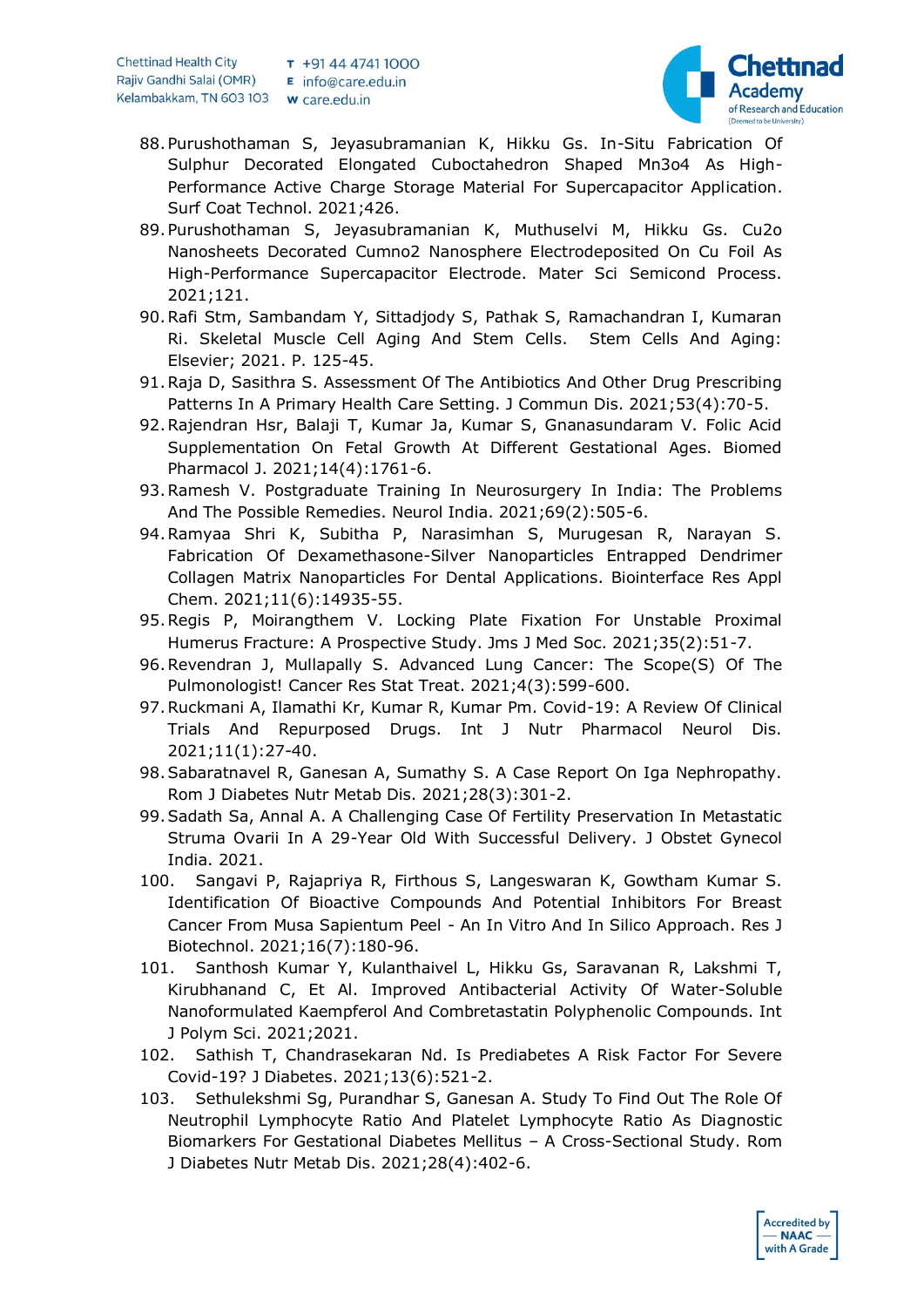

- 104. Shah S, Varghese Rg, Theodore S. Histopathological Changes In The Right Atrial Appendages Triggering Atrial Fibrillation: A Tertiary Care Center Study. Indian J Pathol Microbiol. 2021;64(3):464-8.
- 105. Shankar A, Murthy G Dvs, Sumathy S, Gopalakrishnan Ss. Correlation Of Glycated Hemoglobin And Glucose Levels After Oral Glucose Tolerance Test In Gestational Diabetes Patients: A Cross Sectional Study. Rom J Diabetes Nutr Metab Dis. 2021;28(2):137-41.
- 106. Sharmil H, Kelly J, Bowden M, Galletly C, Cairney I, Wilson C, Et Al. Participatory Action Research-Dadirri-Ganma, Using Yarning: Methodology Co-Design With Aboriginal Community Members. Int J Equity Health. 2021;20(1).
- 107. Sharmiladevi P, Breghatha M, Dhanavardhini K, Priya R, Girigoswami K, Girigoswami A. Efficient Wormlike Micelles For The Controlled Delivery Of Anticancer Drugs. Nanoscience Nanotechnology - Asia. 2021;11(3):350-6.
- 108. Sharmiladevi P, Girigoswami K, Haribabu V, Girigoswami A. Nano-Enabled Theranostics For Cancer. Mater Adv. 2021;2(9):2876-91.
- 109. Sokkar P, Harms M, Stürzel C, Gilg A, Kizilsavas G, Raasholm M, Et Al. Computational Modeling And Experimental Validation Of The Epi-X4/Cxcr4 Complex Allows Rational Design Of Small Peptide Antagonists. Commun Biolog. 2021;4(1).
- 110. Sriramulu S, Banerjee A, Jothimani G, Pathak S. Conditioned Medium From The Human Umbilical Cord-Mesenchymal Stem Cells Stimulate The Proliferation Of Human Keratinocytes. J Basic Clin Physiol Pharmacol. 2021;32(2):51-6.
- 111. Sriramulu S, Malayaperumal S, Nandy Sk, Banerjee A, Essa Mm, Chidambaram S, Et Al. Silencing Of Astrocyte Elevated Gene-1 (Aeg-1) Inhibits The Proliferative And Invasive Potential Through Interaction With Exostosin-1 (Ext-1) In Primary And Metastatic Colon Cancer Cells. Biocell. 2021;45(3):563-76.
- 112. Sriramulu S, Nandy Sk, Ganesan H, Banerjee A, Pathak S. In Silico Analysis And Prediction Of Transcription Factors Of The Proteins Interacting With Astrocyte Elevated Gene-1. Comput Biol Chem. 2021;92.
- 113. Sriramulu S, Sun Xf, Malayaperumal S, Ganesan H, Zhang H, Ramachandran M, Et Al. Emerging Role And Clinicopathological Significance Of Aeg-1 In Different Cancer Types: A Concise Review. Cells. 2021;10(6)
- 114. Subramaniam Mh, Venkatesan M, Hegde Sk. Clinicoradiological Outcome Of 3 Or More Levels Of Anterior Cervical Corpectomy And Reconstruction. Int J Spine Surg. 2021;15(4):740-51.
- 115. Surajit P, Suhanya Pv, Antara B. Mirna Biogenesis, Function And Their Therapeutic Implications. Res J Biotechnol. 2021;16(11):186-94.
- 116. Sureshkumar K, Dalal P, Kailash S, Rudhran V. Relapse In Opioid Dependence: Role Of Psychosocial Factors. Indian J Psychiatry. 2021;63(4):372-6.
- 117. Surya Kp, Thomas J. A Prospective Observational Study To Evaluate The Incidence And Etiology Of Facial Papules In Middle-Aged Female Patients Attending Dermatology Opd In A Tertiary Care Hospital. Nat Vol Essent Oil. 2021;8(4):1665-9.
- 118. Thenmozhi S, Girija S, Viswanathan Kn, Karthikeyan Kv. Unraveling A Cephalalgic Quagmire From A Cavern To A Cave. J Postgrad Med. 2021;67(2):96-9.

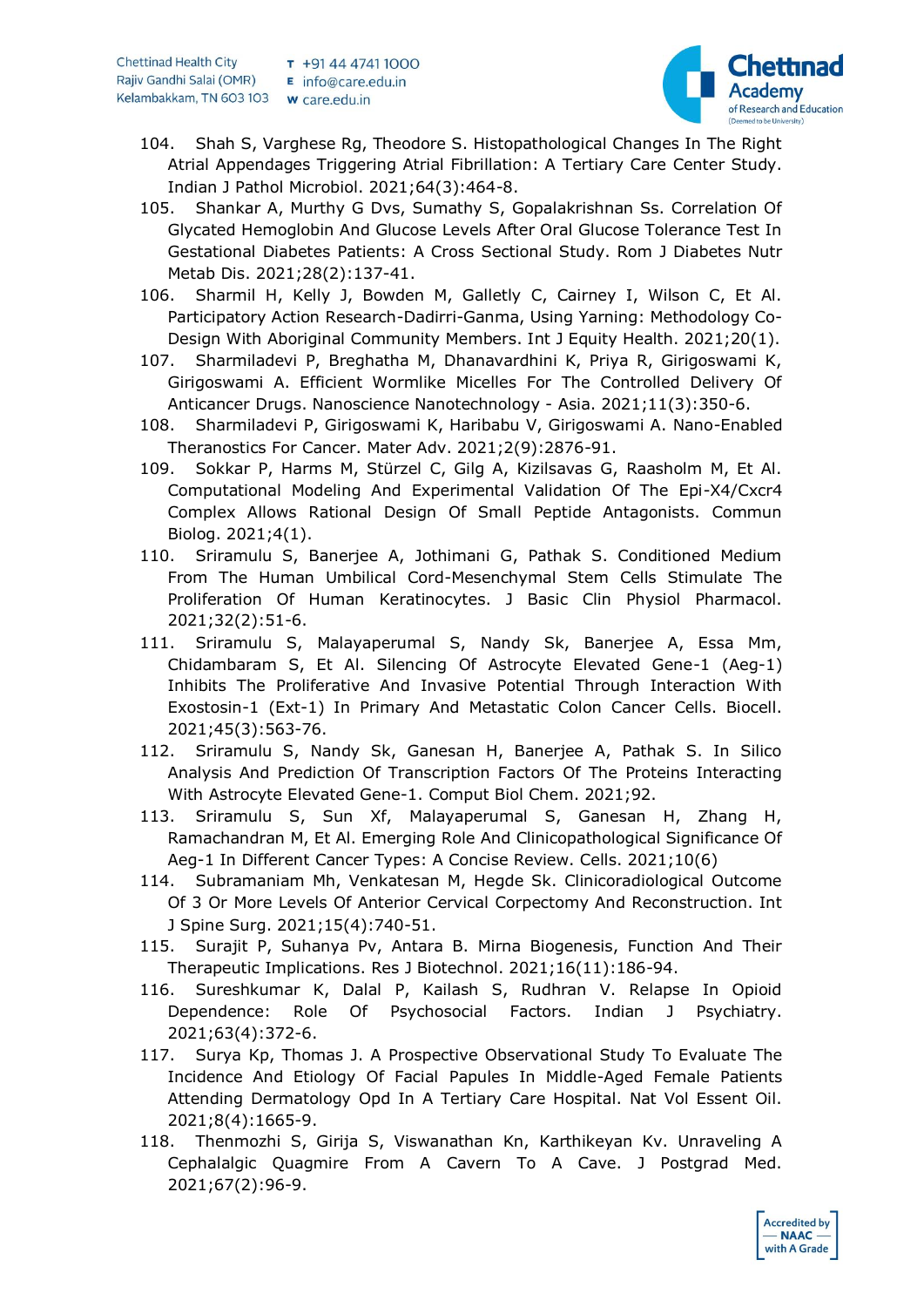

- 119. Tudu P, Mahanty S, Sriramulu S, Chaudhuri P, Pathak S. Evaluation Of Binding And Abrasion Properties Of Grey Mangrove (Avicennia Marina) Leaf Extract Against Escherichia Coli K12 Dna. Anti-Infect Agents. 2021;19(5).
- 120. Ushadevi R, Mangalabharathi S, Prakash V, Thanigainathan S, Shobha S. Delivery Room Care And Neonatal Resuscitation While On Intact Placental Circulation: An Open-Label, Single-Arm Study. J Perinatol. 2021;41(7):1558- 65.
- 121. Vashum Y, Kottaiswamy A, Bupesh G, Singh Rp, Kalaiselvan P, Thiagarajan K, Et Al. Inhibitory Effects Of Cathepsin K Inhibitor (Odn-Mk-0822) On The Paracrine Pro-Osteoclast Factors Of Breast Cancer Cells. Curr Mol Pharmacol. 2021;14(6):1134-45.
- 122. Vashum Y, Premsingh R, Kottaiswamy A, Soma M, Padmanaban A, Kalaiselvan P, Et Al. Inhibitory Effect Of Cathepsin K Inhibitor (Odn-Mk-0822) On Invasion, Migration And Adhesion Of Human Breast Cancer Cells In Vitro. Mol Biol Rep. 2021;48(1):105-16.
- 123. Vivekanandam R, Rajagopalan K, Jeevanandam M, Ganesan H, Jagannathan V, Selvan Christyraj Jd, Et Al. Designing Of Cytotoxic T Lymphocyte-Based Multi-Epitope Vaccine Against Sars-Cov2: A Reverse Vaccinology Approach. J Biomol Struct Dyn. 2021.
- 124. Patil, S., Mayilananthi, K., Krishnan, D., Dhivya, E. And Rao, V. R. M. (2021) "An Unusual Presentaton Of Tuberculosis With Septic Shock And Immune Reconstitution Inflammatory Syndrome In An Immunocompetent Patient", Journal Of Pharmaceutical Research International, 33(57a), Pp. 165- 169. Doi: 10.9734/Jpri/2021/V33i57a33980.
- 125. Pandiyan, P. A., Mayilananthi, K., Durga, K. And Senthilnathan, P. (2021) "The Consequence Of Covid-19", *Journal Of Pharmaceutical Research International*, 33(55b), Pp. 241-244. Doi: 10.9734/Jpri/2021/V33i55b33871.
- 126. Krishnan, D., Mayilananthi, K., Vijayakumari, V. And Vishwanath, T. C. (2021) "A Rare Case Of Immune Mediated Hemolytic Anemia-Tuberculosis", *Journal Of Pharmaceutical Research International*, 33(55a), Pp. 281-283. Doi: 10.9734/Jpri/2021/V33i55a33833.
- 127. Vijayakumari, V., Mayilananthi, K., Krishnan, D., Anbazhagan, R. And Narayanan, G. (2021) "A Case Of Wilson's Disease Presenting With Persistant Hemolysis", *Journal Of Pharmaceutical Research International*, 33(55b), Pp. 90-95. Doi: 10.9734/Jpri/2021/V33i55b33850.
- 128. Aarifaa, S., Mayilananthi, K., Krishnan, D., Rao, V. R. M. And Srinivas, P. (2021) "A Rare Case Of Salmonella Typhi Presenting With Tonsillitis", *Journal Of Pharmaceutical Research International*, 33(55b), Pp. 294-296. Doi: 10.9734/Jpri/2021/V33i55b33879.
- 129. Rajasekar, H., Sharath, U. And Kumar, S. L. (2021) "Out Of Pocket Expenditure Associated With Covid 19 Pandemic In India", *Journal Of Pharmaceutical Research International*, 33(57a), Pp. 176-178. Doi: 10.9734/Jpri/2021/V33i57a33982.

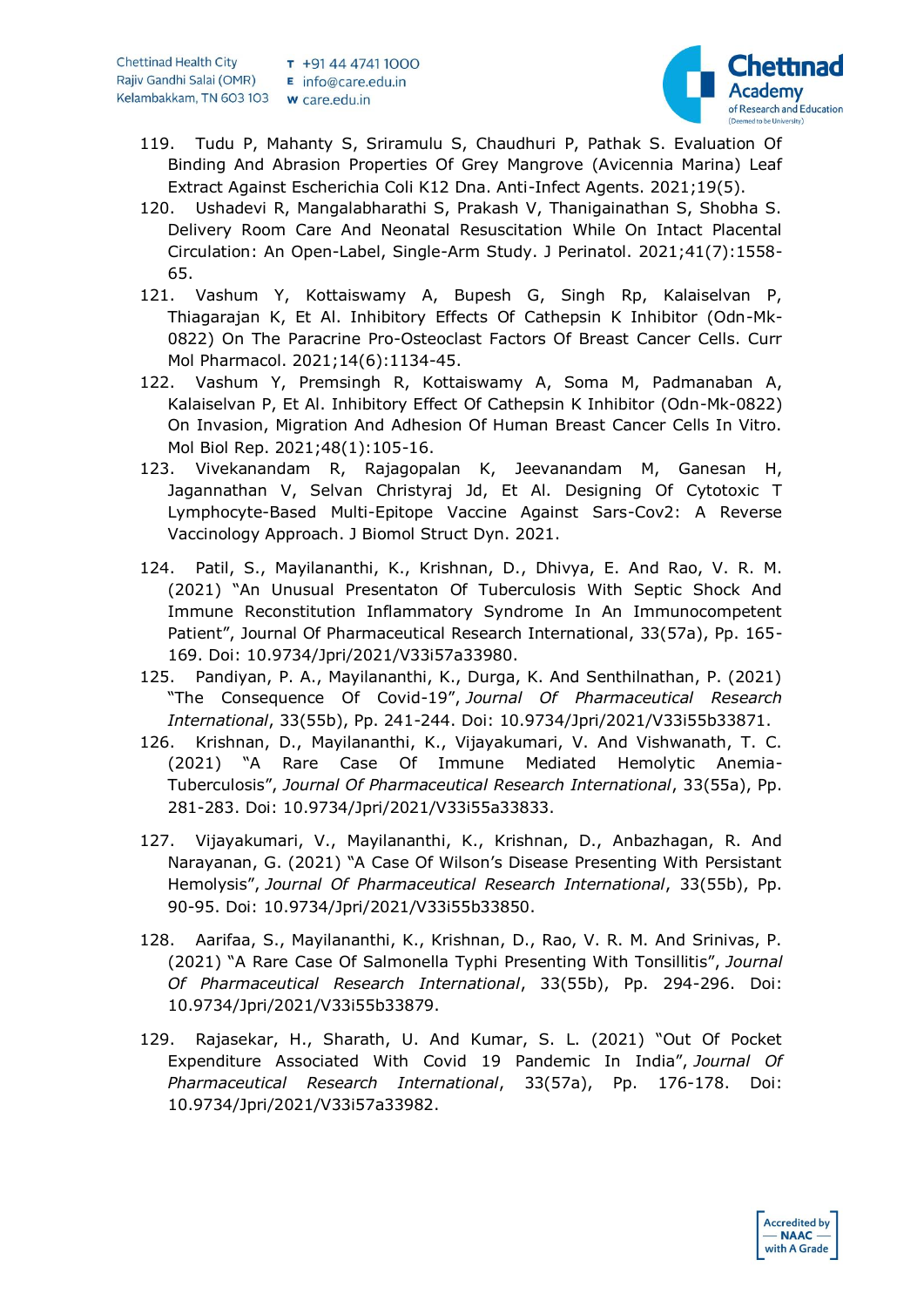

- 130. Avinash, K. R. D., Suganthi, S. And Venmathi, E. (2021) "Prevalence Of Contraceptive Methods Among Eligible Couples In An Urban Area Of Chennai - A Cross Sectional Study", *Journal Of Pharmaceutical Research International*, 33(55a), Pp. 262-267. Doi: 10.9734/Jpri/2021/V33i55a33831.
- 131. Kumar, S. S. L., Raja, D. And Sharath, U. (2021) "Organ Donation'- Awareness, Perspective And Practices Among Adults – A Cross Sectional Study In Rural Tamil Nadu", *Journal Of Pharmaceutical Research International*, 33(55b), Pp. 29-34. Doi: 10.9734/Jpri/2021/V33i55b33844.
- 132. Rajasekar, H., Sharath, U. And Kumar, S. L. (2021) "Out Of Pocket Expenditure Associated With Covid 19 Pandemic In India", Journal Of Pharmaceutical Research International, 33(57a), Pp. 176-178.
- 133. Ppadmaja, S. And Mohan, J. (2021) "A Short On Ubrogepant", *Journal Of Pharmaceutical Research International*, 33(56a), Pp. 79-81. Doi: 10.9734/Jpri/2021/V33i56a33888.
- 134. Padmaja, S. And Rao, K. L. N. (2021) "Lifitegrast Ophthalmic Solution A Review", *Journal Of Pharmaceutical Research International*, 33(57a), Pp. 186- 188. Doi: 10.9734/Jpri/2021/V33i57a33984.
- 135. Padmaja, S. And Naveen, G. (2021) "A Review On Acotiamide", *Journal Of Pharmaceutical Research International*, 33(56a), Pp. 127-129. Doi: 10.9734/Jpri/2021/V33i56a33894.
- 136. Lella, T., Ruckmani, A., Pandiyan Pandiyan, N. And Arunkumar, R. (2021) "Semen And Spermatozoa Characteristics In Alcohol Users And Non-Users", *Journal Of Pharmaceutical Research International*, 33(55b), Pp. 102- 106. Doi: 10.9734/Jpri/2021/V33i55b33852.
- 137. Bari, A. B. A. And Subbalakshmi, N. K. (2021) "Effect Of Mental Activity On Heart Rate, Heart Rate Variability And Respiratory Rate In Healthy Volunteers", *Journal Of Pharmaceutical Research International*, 33(55b), Pp. 281-286. Doi: 10.9734/Jpri/2021/V33i55b33877.
- 138. Bari, A. B. A. And Sivashankar, R. (2021) "An Alternate Approach In The Management Of Covid – 19 In Unvaccinated / Vaccine Allergic Population – A Case Study", *Journal Of Pharmaceutical Research International*, 33(56a), Pp. 174-179. Doi: 10.9734/Jpri/2021/V33i56a33900.
- 139. Rashmi, S. And Silamban, S. (2021) "Cross Sectional Study On Hyponatremia", *Journal Of Pharmaceutical Research International*, 33(54b), Pp. 314-316. Doi: 10.9734/Jpri/2021/V33i54b33793.
- 140. Anuradha, G., Santhinigopalakrishnan, S. And Sumathy, S. (2021) "Evaluation Of Quality Control Data Of Clinical Chemistry Parameters Using Six Sigma Metrics Tool In Clinical Laboratory", *Journal Of Pharmaceutical Research International*, 33(55a), Pp. 305-309. Doi: 10.9734/Jpri/2021/V33i55a33837..

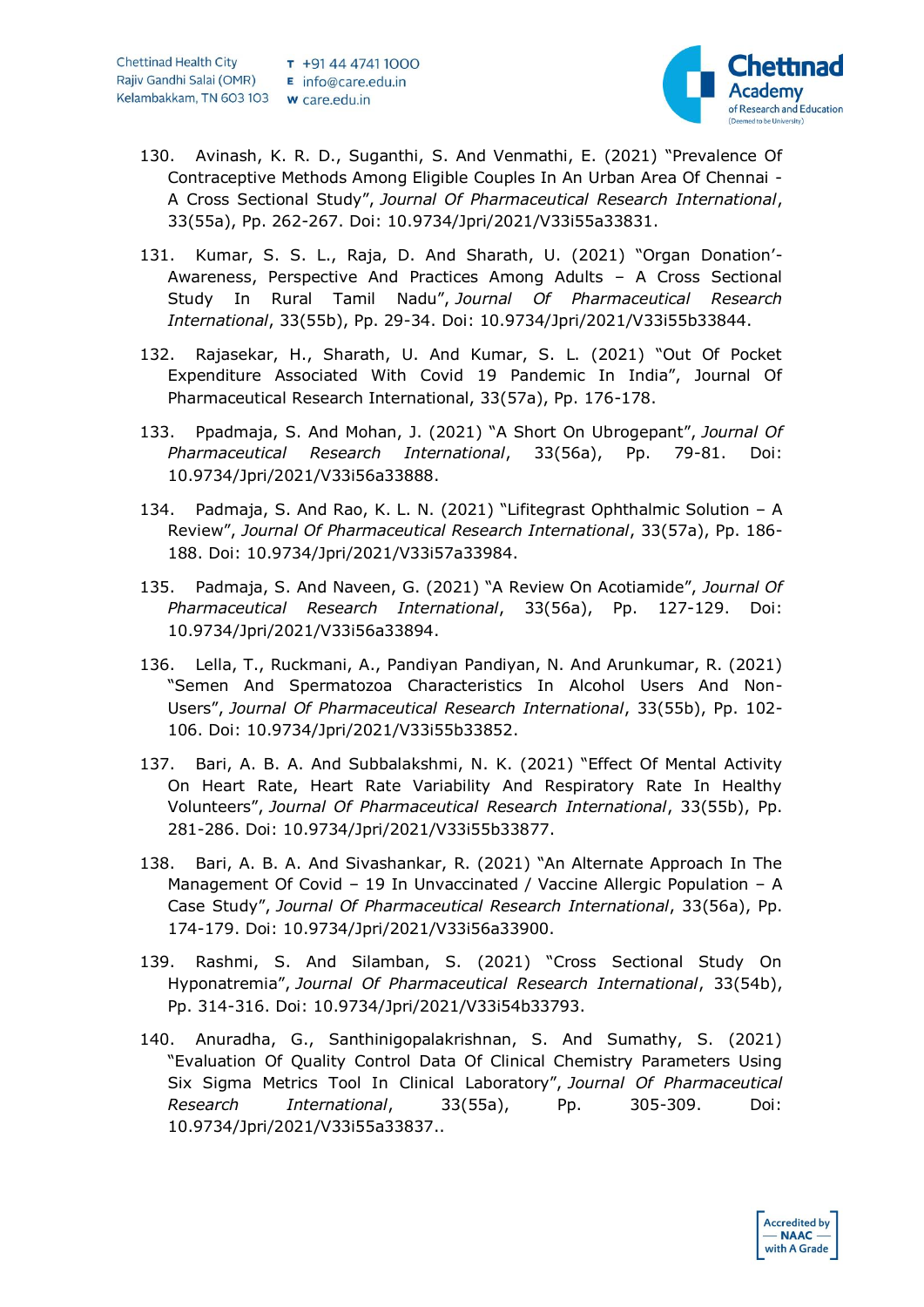

- 141. Ralpinia Galangal And Alpinia Calcarata", *Journal Of Pharmaceutical Research International*, 33(57b), Pp. 28-35. Doi: 10.9734/Jpri/2021/V33i57b34025.
- 142. Anuradha, G., Santhinigopalakrishnan, S. And Sumathy, S. (2021) "Evaluation Of Quality Control Data Of Clinical Chemistry Parameters Using Six Sigma Metrics Tool In Clinical Laboratory", *Journal Of Pharmaceutical Research International*, 33(55a), Pp. 305-309. Doi: 10.9734/Jpri/2021/V33i55a33837.
- 143. Thivya, D. R., Vijayashree, R. And Meghanath, K. (2021) "Profile Of Blood Donor Deferrals In A Tertiary Care Centre-Our Institutional Experience", *Journal Of Pharmaceutical Research International*, 33(55b), Pp. 75-80. Doi: 10.9734/Jpri/2021/V33i55b33848.
- 144. Divyapriya, C., Kannan, A. And Raghavan, V. (2021) "Expression Of Cd4, Cd8 Biomarkers In Invasive Carcinoma Of Breast With Clinicopathological Correlation", *Journal Of Pharmaceutical Research International*, 33(56a), Pp. 65-73. Doi: 10.9734/Jpri/2021/V33i56a33886.
- 145. Kumar, K. S., Abinaya, K., Anantharamakrishnan, R. And Pranay, K. (2021) "Role Of Surgical Intervention In Hereditary Spherocytosis With Haemolytic Anaemia, Splenomegaly And Jaundice", *Journal Of Pharmaceutical Research International*, 33(57a), Pp. 222-226. Doi: 10.9734/Jpri/2021/V33i57a33990.
- 146. Rao, R. S., Kumar, S., Anantharamakrishnan, R. And Varadaraju, P. (2021) "Scrotal Ulcer Is A Rare Presentationof Tb Epididymis In Young Male", *Journal Of Pharmaceutical Research International*, 33(55b), Pp. 146- 149. Doi: 10.9734/Jpri/2021/V33i55b33858.
- 147. Anantharamakrishnan, R., Kumar, S., Pranay, K. And Rao, R. S. (2021) "Primary Testicular Lymphoma A Rare Extra Nodal Involvement Of Nhl", *Journal Of Pharmaceutical Research International*, 33(55b), Pp. 161- 164. Doi: 10.9734/Jpri/2021/V33i55b33860.
- 148. Durge, S. P., Bhattacharjee, A. A., Ramteke, H., Gupta, A., Kulkarni, V., Shaha, S. And Mannek, R. (2021) "A Rare Case Of Renal Squamous Cell Carcinoma With Underlying Staghorn Calculus As Confounding Factor", *Journal Of Pharmaceutical Research International*, 33(53a), Pp. 1-7. Doi: 10.9734/Jpri/2021/V33i53a33633.
- 149. Gaowgzeh, R. A., Subramanian, S. S., Maayah, M. F., Alfawaz, S. S., Neamatallah, Z. And Altaim, T. A. (2021) "Level Of Knowledge Of Sports Coaches And Physical Education Teachers In Physical Therapy In Jordan", Journal Of Pharmaceutical Research International, 33(56a), Pp.
- 150. Anandan, A. D., Selvaraj, S. K., Regan, R., Subramanian, S. S., Neelam, S. And Gaowgeh, R. A. M. (2021) "Efficacy Of Action Observation For Upper Limb Motor Deficit In Acute Stroke Participants", *Journal Of Pharmaceutical Research International*, 33(56a), Pp. 227-233. Doi: 10.9734/Jpri/2021/V33i56a33905.

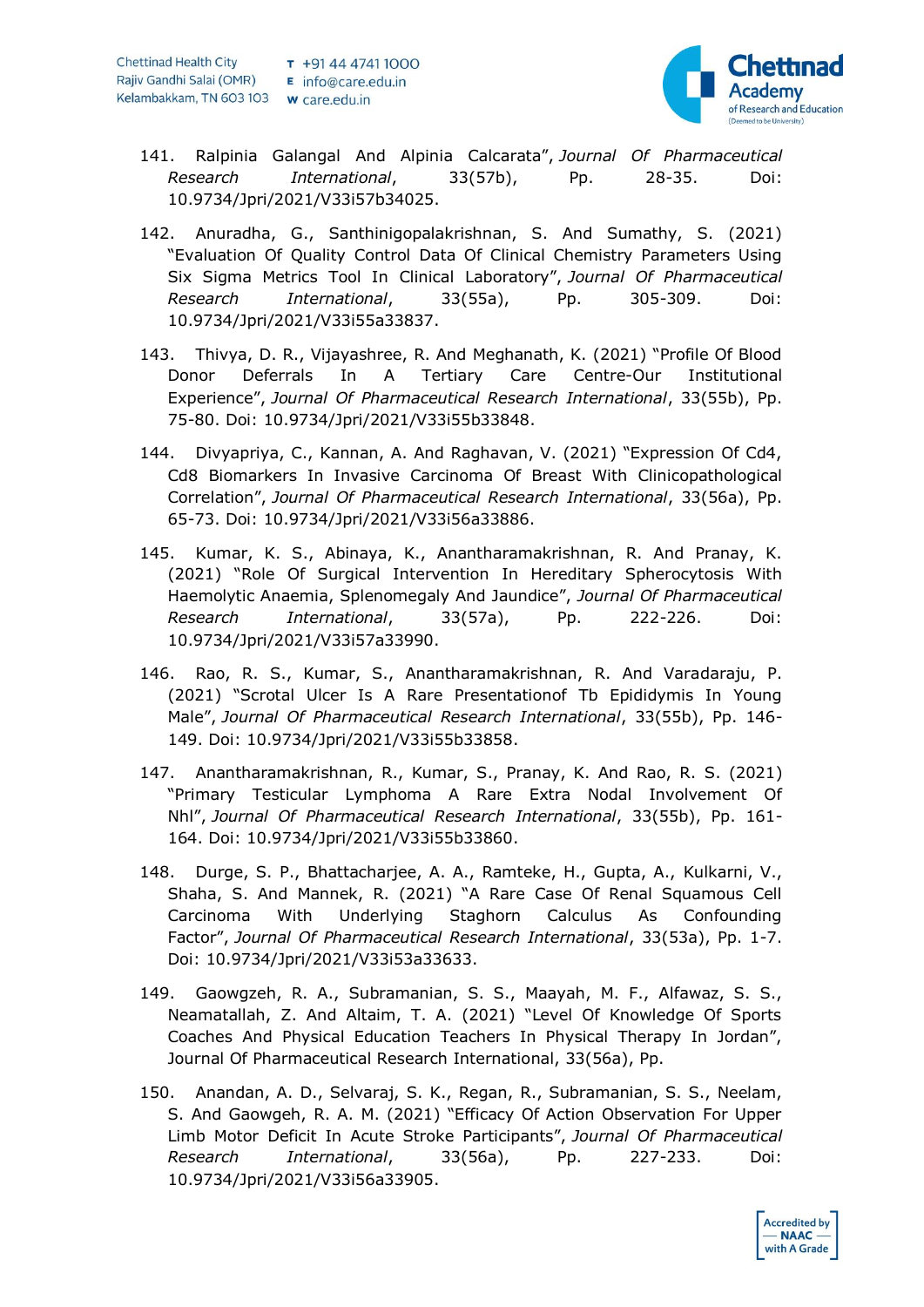

- 151. Viji, V. S., Subbulakshmi, S. And Devi, L. U. (2021) "Effect Of Super Brain Yoga On Concentration And Memory In Children In A Selected Private School, Kelambakkam, Kanchipuram Dt, Tamilnadu, India", *Journal Of Pharmaceutical Research International*, 33(56a), Pp. 141-149. Doi: 10.9734/Jpri/2021/V33i56a33896.
- 152. Jenifa, N. And Sharmil, H. S. (2021) "Improving Quality Of Life Among Thalassemia Major In Adolescents: Video Assisted Teaching", *Journal Of Pharmaceutical Research International*, 33(55b), Pp. 1-7. Doi: 10.9734/Jpri/2021/V33i55b33840.
- 153. Priya, D. J., Agusta, A., Jasmine, M., Rakesh, M. And Nirmala, P. (2021) "Assess The Quality Of Life Amongst Antenatal Mothers With Gestational Diabetes Mellitus In A Selected Districts, Tamil Nadu, India", *Journal Of Pharmaceutical Research International*, 33(55b), Pp. 116-121. Doi: 10.9734/Jpri/2021/V33i55b33854.
- 154. Keerthana, K., Subbulakshmi, S., Suhail, A. A., Varghese, S., Raj, S. S. And Johnson, S. (2021) "Assessment Of The Level Of Knowledge And Practices On Hand Hygiene Among School Going Children At Selected Districts, Tamil Nadu, India", *Journal Of Pharmaceutical Research International*, 33(55b), Pp. 13-20. Doi: 10.9734/Jpri/2021/V33i55b33842.
- 155. Nandhini, M., Manjula, T. R. And Jenifer, M. M. A. (2021) "Assessment Of The Level Of Knowledge On Autism Among The Mothers Of Toddlers In Selected Village, Kanchipuram District, Tamil Nadu, India", *Journal Of Pharmaceutical Research International*, 33(56a), Pp. 160-164. Doi: 10.9734/Jpri/2021/V33i56a33898.
- 156. Jayamalli, N., Priya, D. J. And Sailatha, . (2021) "An Observational Study On Coping And Quality Of Life Among Perimenopausal Women", *Journal Of Pharmaceutical Research International*, 33(56a), Pp. 245-251. Doi: 10.9734/Jpri/2021/V33i56a33907.
- 157. Jegin, P., Subbulakshmi, S., Kumar, M. D., Dayana, J. And Elakiya, E. (2021) "A Study To Assess Effectiveness Of Instructional Teaching Programme On Level Of Knowledge And Practices Of Prevention Of Pneumonia Among Mothers Of Under Five Children In Selected Villages, Kanchipuram District, Tamil Nadu, India", *Journal Of Pharmaceutical Research International*, 33(56a), Pp. 113-119. Doi: 10.9734/Jpri/2021/V33i56a33892.
- 158. Narayani, D. L., Subbulakshmi, S., Subramanian, T. K. And Priya, A. S. (2021) "Effect Of Interaction Through Child To Child Approach On Knowledge Towards Junk Foods Among Adolescents At Selected Private School, Kelambakkam, Kanchipuram District, Tamil Nadu, India", *Journal Of Pharmaceutical Research International*, 33(55a), Pp. 289-294. Doi: 10.9734/Jpri/2021/V33i55a33835.

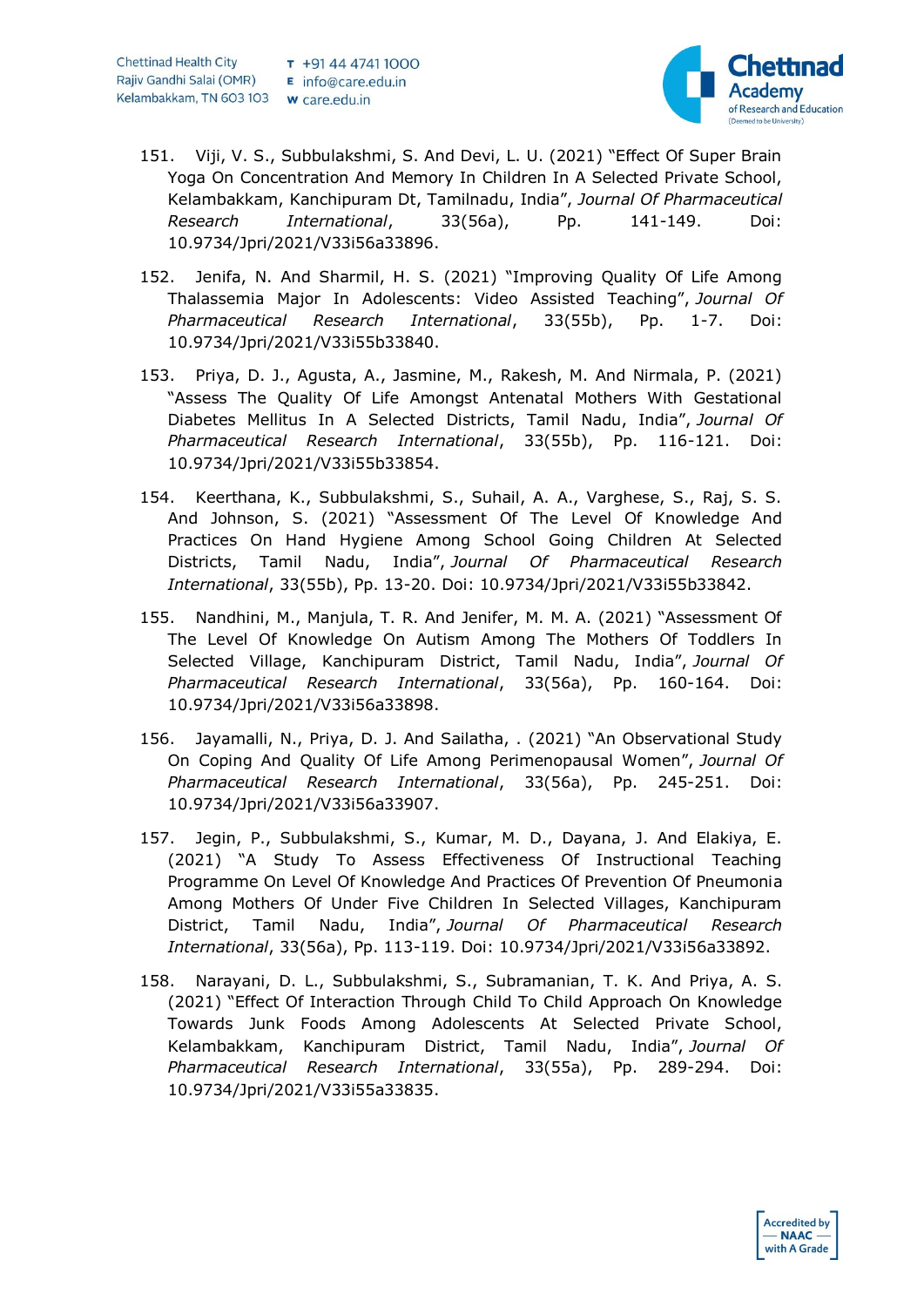

- 159. Anbu, K. And Rathiga, A. (2021) "Effectiveness Of Intradialytic Stretching Exercises On Muscle Cramps Among Patients Undergoing Haemodialysis In A Selected Tertiary Care Hospital Kancheepuram District, Tamil Nadu, India", *Journal Of Pharmaceutical Research International*, 33(57a), Pp. 235- 248. Doi: 10.9734/Jpri/2021/V33i57a33992.
- 160. Subramanian, S. S., Gaowgeh, R. A. M., Altaim, T. A., Neamatallah, Z., Alfawaz, S. S. And Maayah, M. F. (2021) "Addition Of Cognitive Behavioral Therapy With Motor Control Exercises On Pain And Function In Elderly Individuals With Chronic Low Back Pain", *Journal Of Pharmaceutical Research International*, 33(60a), Pp. 898-903. Doi: 10.9734/Jpri/2021/V33i60a34564.
- 161. Ishwarya, M., Anantharamakrishnan, R., Kumar, K. S. And Pranay, K. (2021) "Rare Presentation Of Gall Bladder Adenomyomatosis", *Journal Of Pharmaceutical Research International*, 33(59a), Pp. 510-512. Doi: 10.9734/Jpri/2021/V33i59a34298.
- 162. Thamizhselvan, E., Shivaranjani, B., Swathi, S., Senthil, P. And Neelam, N. S. (2021) "An Observational Study On Gluteal Muscle Surface Electromyography And Physical Activity In Male Adults With Non-Specific Low Back Pain", *Journal Of Pharmaceutical Research International*, 33(64b), Pp. 140-145. Doi: 10.9734/Jpri/2021/V33i64b35338.
- 163. Bbhandaru, S., Neelima, D., Neelam, S., Swathi, S. And Senthil, P. (2021) "Efficacy Of Task Oriented Training Vs. Group Circuit Training Programme To Improve Functional Mobility In Children With Cerebral Palsy", *Journal Of Pharmaceutical Research International*, 33(63a), Pp. 154-160. Doi: 10.9734/Jpri/2021/V33i63a35228.
- 164. Induja, S., Anand, . And Balamurugan, B. (2021) "Anaesthetic Management Of Pre Eclamptic Patient With Solitary Kidney And Uterine Didelphys Posted For Emergency Caesarean Section: A Case Report", Journal Of Pharmaceutical Research International, 33(64a), Pp. 87-90. Doi: 10.9734/Jpri/2021/V33i64a35304
- 165. Kumar, S. S. L., Sharath, U. And Hanitha, R. (2021) "Recouping Maternal And Child Nutrition: Mitigation Strategies In Covid-19 Pandemic", *Journal Of Pharmaceutical Research International*, 33(64a), Pp. 1-2. Doi: 10.9734/Jpri/2021/V33i64a35291.
- 166. Sumathy, S., Anuradha, G., Meenakshi, N., Boopathy, V. And Gopalakrishnan, S. S. (2021) "A Retrospective Cross Sectional Study To Find Out The Role Of Biochemical Parameters In Assessing The Severity Of Sars Covid-19", *Journal Of Pharmaceutical Research International*, 33(60b), Pp. 3062-3070. Doi: 10.9734/Jpri/2021/V33i60b34978.
- 167. Padmaja, S. And Srivignesh, R. (2021) "A Short Note On Netarsudil", *Journal Of Pharmaceutical Research International*, 33(60b), Pp. 3090-3092. Doi: 10.9734/Jpri/2021/V33i60b34982.

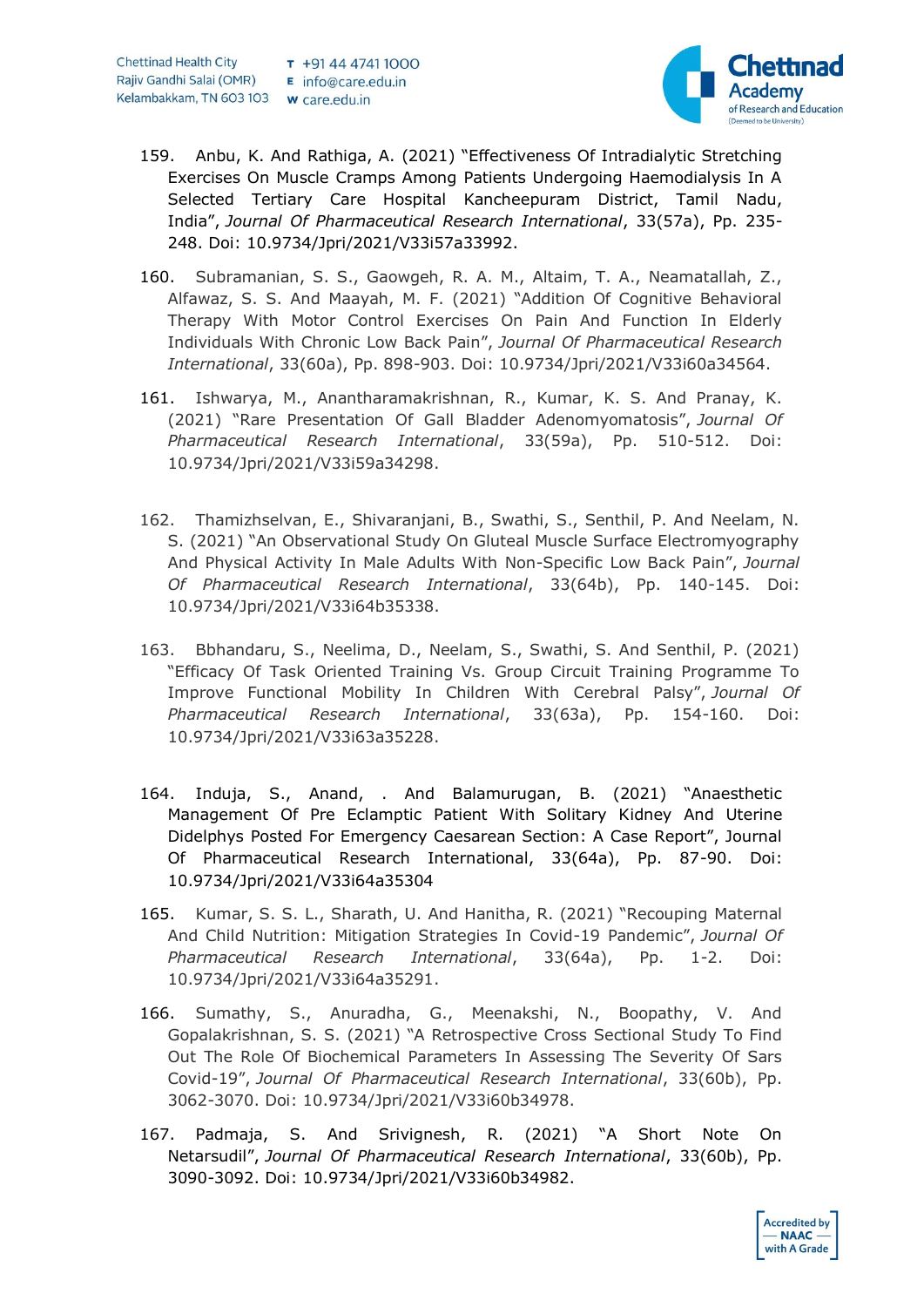

- 168. Jaishankar, J., Senthilkumar, K., Anantharamakrishnan, R. And Megha, . (2021) "A Rare Site Of Presentation Of B Cell Lymphoblastic Lymphoma", *Journal Of Pharmaceutical Research International*, 33(63a), Pp. 127-131. Doi: 10.9734/Jpri/2021/V33i63a35224.
- 169. Pranay, K., Anantharamakrishnan, R., Kumar, K. S. And Varadaraju, P. (2021) "Adult Idiopathic Hypertrophic Pyloric Stenosis- A Diagnostic Challenge For Surgeons", *Journal Of Pharmaceutical Research International*, 33(60b), Pp. 3056-3061. Doi: 10.9734/Jpri/2021/V33i60b34977.
- 170. Gnanadeepan, T., Vrinda, V., Mayilananthi, K., Krishnan, D. And Narayan, V. S. G. (2021) "A Report Of Two Rare Cases Of Palatal Tremors", *Journal Of Pharmaceutical Research International*, 33(61b), Pp. 137-141. Doi: 10.9734/Jpri/2021/V33i61b35271.
- 171. Padmaja, S. And Sushil, C. (2021) "Short Note On Tecovirimat", *Journal Of Pharmaceutical Research International*, 33(63a), Pp. 1-3. Doi: 10.9734/Jpri/2021/V33i63a35205.
- 172. Ramanujam S, Angel S, Ramachandran Ac, Basker Ab. Isovaleric Acidemia As A Rare Cause For Bad Obstetric History. Journal Of Clinical & Diagnostic Research. 2021 Sep 1;15(9).
- 173. Sharma, B. S. And Thomas, J. (2021) "A Observational Study On Hypopigmented \ Depigmented Macules In Geriatric Population Attending Dermatology Opd In A Tertiary Care Centre", *Journal Of Pharmaceutical Research International*, 33(45a), Pp. 195-198. Doi: 10.9734/Jpri/2021/V33i45a32733.
- 174. Shivaraman, P. V. And Thomas, J. (2021) "Frequently Thickened Nerve In Hansen's Disease", *Journal Of Pharmaceutical Research International*, 33(44b), Pp. 350-355. Doi: 10.9734/Jpri/2021/V33i44b32686.
- 175. Dasari, G., Selvamani, S., Dhivya, E. And Mohan Rao, V. R. (2021) "A Case Of Budd-Chiari Syndrome – As An Unusual Early Manifestation Of Systemic Lupus Erythematosis With Antiphospholipid Syndrome And Deep Vein Thrombosis", Journal Of Pharmaceutical Research International, 33(47b), Pp. 17-21. Doi: 10.9734/Jpri/2021/V33i47b33090.
- 176. Dasari, G., Selvamani, S., Dhivya, E. And Mohan Rao, V. R. (2021) "A Case Of Budd-Chiari Syndrome – As An Unusual Early Manifestation Of Systemic Lupus Erythematosis With Antiphospholipid Syndrome And Deep Vein Thrombosis", *Journal Of Pharmaceutical Research International*, 33(47b), Pp. 17-21. Doi: 10.9734/Jpri/2021/V33i47b33090.
- 177. Girigoswami K, Srinivasan N, Girigoswami A. Fate Of Stem Cells Grown On The Extracellular Matrix Isolated From Cancer Cells And Their Possible Applications In Tissue Engineering. Current Science. 2021 May 25;120(10):1616.

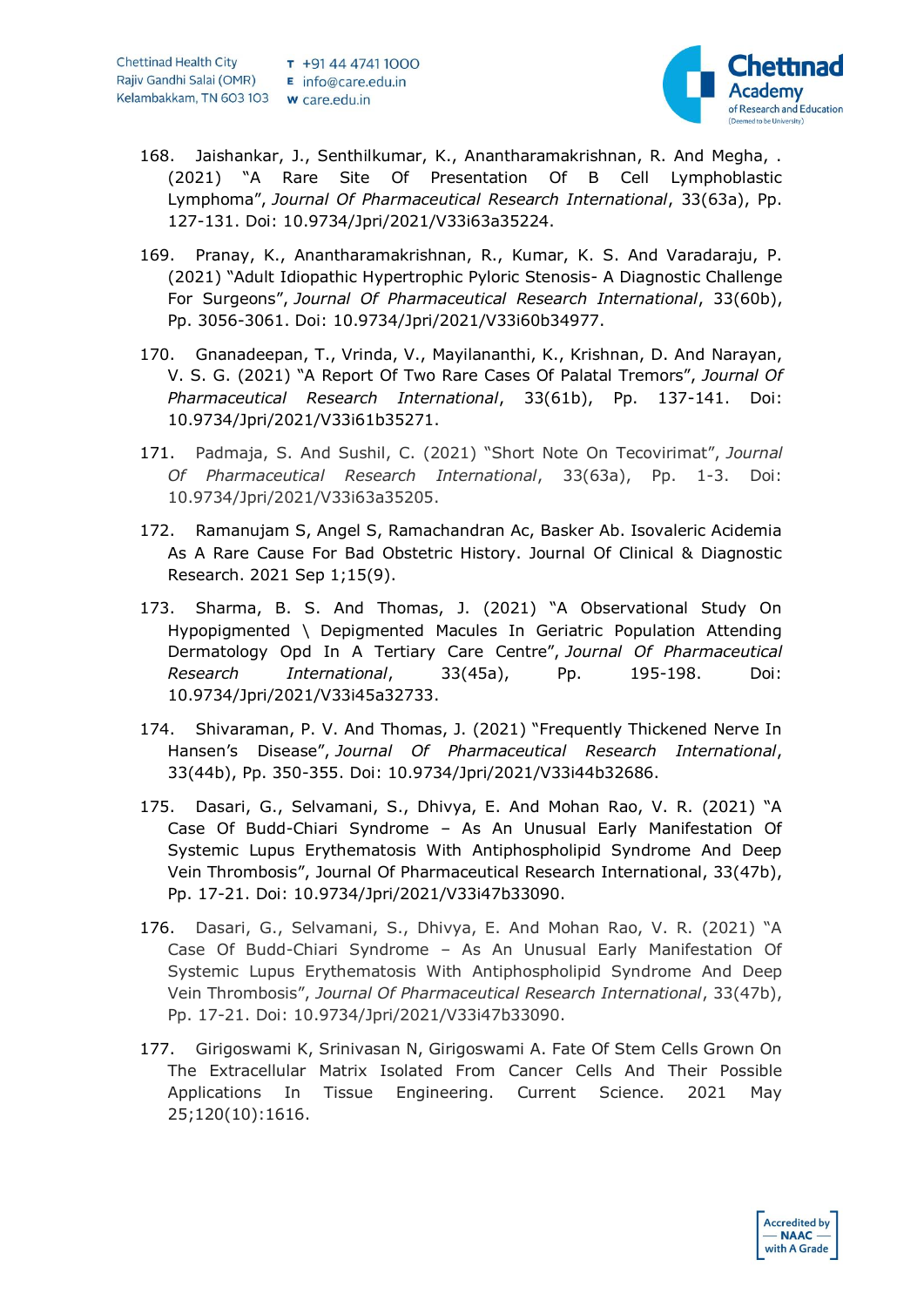

- 178. Nirupama Ay, Ravivarman G. Is Adequate Sleep Becoming Outlandish Among Healthcare Professionals?-A Review On Its Toll On Their Health. National Journal Of Community Medicine. 2021 Dec 31;12(12):444-8.
- 179. Taneja N, Chellaiyan Vg, Gupta S, Gupta R, Ay N. Seasonal Variation And Time Trend Analysis Of Dog Bite Cases Attending The Anti Rabies Clinic In Delhi Using Arima Model Forecasting. Journal Of Clinical & Diagnostic Research. 2021 Aug 1;15(8).
- 180. Banu Sp Ns, Narayan S. Biomaterial Based Nanocarriers For Delivering Immunomodulatory Agents. Nanomedicine Research Journal. 2021 Sep 1;6(3):195-217.
- 181. Kalaivannan J, Ram M, Ram Krishna Rao M, Aj K, Dinakar S. The Gc Ms Study Of One Ayurvedic Formulation, Rajanyadi Churnam. Indian Journal Of Natural Sciences 2021.
- 182. Janaki C, Ram M, Ram Krishna Rao M, Cg B, Dinakar S. The Gc Ms Study Of One Ayurvedic Formulation, Chandanasavam. Indian Journal Of Natural Sciences. 2021;14:4226-30.
- 183. Yuvaraj R1, Vijayakumar, , Rao M R , Prabhu,, Balaji T K5,, Janaki C, Shruti Dinakar, And Raja The Gc Ms Study Of One Ayurvedic Medicine Pippalyasavam Indian Journal Of Natural Sciences 2021.
- 184. Yuvaraj, Vijayakumar, Rao M R K, Prabhu K, Balaji T K, Janaki C S, Shruti Dinakar And Raja. The Gc Ms Study Of One Ayurvedic Oil, Kottamchukkadi Tailam Indian Journal Of Natural Sciences 2021.
- 185. Yuvaraj, Vijayakumar, Rao M R K, Prabhu K, Balaji T K, Janaki C S, Shruti Dinakar And Raja P Gc Ms Study Of One Ayurvedic Formulation "Brihat Vaiswanara Churnam Indian Journal Of Natural Sciences 2021.
- 186. Yuvaraj, Vijayakumar, Rao M R K, Prabhu K, Balaji T K, Janaki C S, Shruti Dinakar And Raja P Gc Ms The Gc Ms Study Of One Ayurvedic Formulation, 'Punarnavasavam Indian Journal Of Natural Sciences 2021.
- 187. Mohan Kumar Bk, Thiruvalluvan Gt, Arjunan Mk. Effectiveness On Knowledge About Computer Vision Syndrome Among Medical Coding Trainee In Medical Coding Training Institute In Urban Chennai, Tamil Nadu - A Cross-Sectional Study. Journal Of Family Medicine And Primary Care. 2021;10(1):228-31.
- 188. Divyashree Venkatachalam Swaminathan, Md Arunprasath Thasma Santhanakrishnan, Md Vinoth Ponnurangam Nagarajan, Md, Mrcpch, Frcpch, Mrcpi, Mrcperamachandran Padmanaban, Mdvaishnavi Swaminathan, Md Dinesh Kumar Jayapalan, Md. Clinico-Etiological Profile Of Children With Acute Encephalitis Syndrome- A Prospective Observational Study Bahrain Medical Bulletin, Vol. 43, No. 4, December 2021

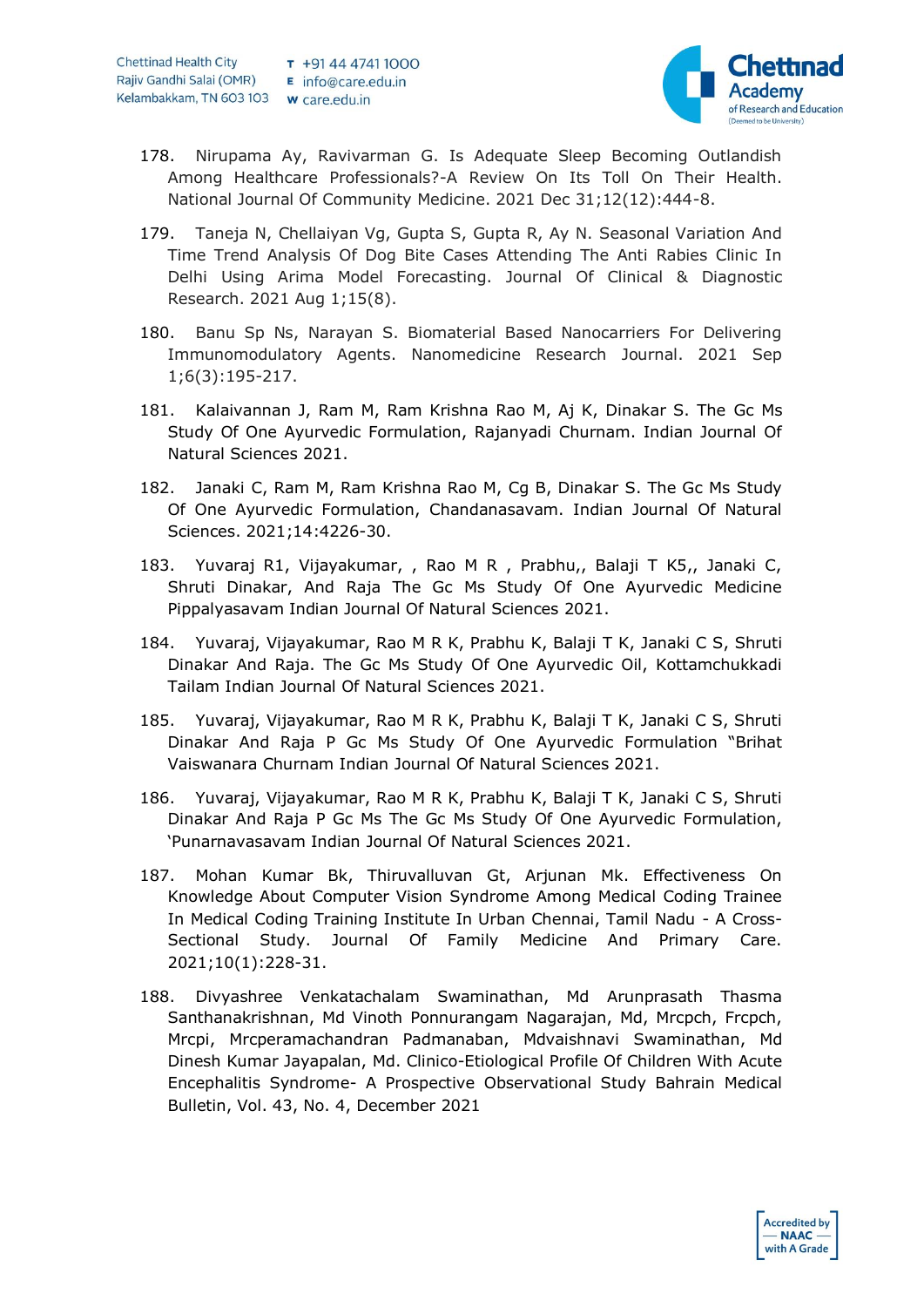

- 189. Venisha Ks, Ilangovan G, Parthasarathy Ea, Allaham Kk, Ab M. A Rare Case Report Of Megalencephalic Leukoencephalopathy With Subcortical Cysts (Van Der Knaap Disease). Turkish Journal Of Physiotherapy And Rehabilitation.2021;32:3.
- 190. Joseph Js, Ramesh V, Allaham Kk, Ilangovan G, Khan Ma. Gallbladder Agenesis Mimicking Chronic Cholecystitis In A Young Woman. Cureus. 2021;13(9):E18222.
- 191. Ilangovan G, Da N, Murugadass N, Boudi Z, Masood-Husain S, Bhagavathula As, Et Al. Back Pain Due To Kummell's Disease. Cureus. 2021;13(9):E18355.
- 192. Sweatha.S 1, Shenbagapraba.N 2.Karthiga.E1, Akshara Saji1, Sneha M.J 1, Kavimanjari.A1 Assess The Knowledge On Awareness Of Covid 19 Infection Among Collegestudents At College Chengalpet District , Tamilnadu Journal Of Chengdu University Of Technology 2021
- 193. M.Nithishkumar<sup>1</sup>, P.Sandhiya<sup>1</sup> , S.Balaji<sup>1</sup> , R.B.Libin Raja <sup>1</sup> B., Mrs.R.Kalaiselvi² , M.Sc Assessment Of Adjustment Problems Among School Going Adolescents Tamil Nadu, India. Journal Of Chengdu University Of Technology 2021
- 194. C.Naveen,D.Vignesh2.Saral2x.Sacksinriyas2,Dstudents ,Mrs.R.Kalaiselvi1 , M.Sc (Nursing) , Associate Professor Assessment Of Quality Of Life Among Elderly Tamil Nadu, India Journal Of Chengdu University Of Technology2021
- 195. A.Pradeepraj1, V.Praveenkumar1 , J.Devika1, S.Dharani1 , Reshma Varghese1b.Sc (Nursing) Ivth Year Students. Mrs.R.Kalaiselvi2 M.Sc (Nursing), Impact Of Covid-19 On Emotional Resilience Among School Going Adolescents,Tamilnadu, India. Journal Of Chengdu University Of Technology 2021
- 196. Joanie Priya.D A1\*, Agusta.A2 , Jasmine.M1 Rakesh.M1 , Praveen Nirmala.G1 Effectiveness Of Video Assisted Teaching On Knowledge And Practice Of Managing Common Discomforts During Pregnancy Among Primi Gravida Mothers, Tamil Nadu, India. Journal Of Chengdu University Of Technology 2021
- 197. Abarna.T, Subbulakshmi. S. Felix Figo.H., Nithya.V, Saranya.K,. Knowledge And Practices On Prevention Of Covid-19 Infection Among Mothers. Journal Of Chengdu University Of Technology 2021
- 198. B. Suganya1 , V. Kavya1 A. Kalaivanan1 , M. Alagarswamy, B.Sc (Nursing) Ivth Year Students, N. Shenbhaga Prabha 2, M.Sc (Nursing), Assistant Professor. Assessment Of Knowledge On Nutritional Problems Among College Students In Selected Colleg Journal Of Chengdu University Of Technology 2021

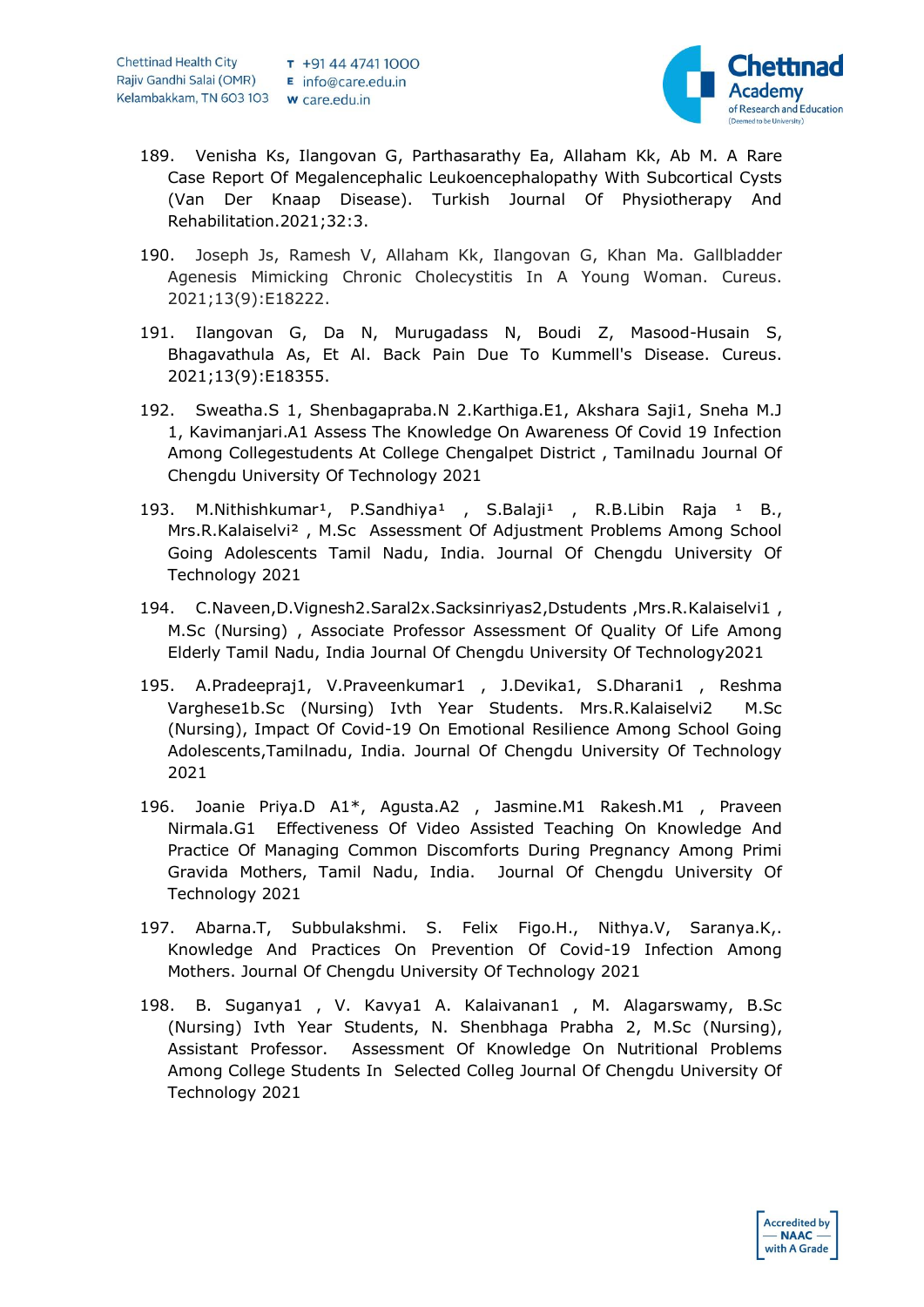

- 199. Bhuvaneswari.S1, Shenbagapraba.N2 , Krithiga.P 1 , Padmavathi.D1 , Princenesa Kumar.R1 , Yamini.K.S1 Impact Of Covid 19 Pandemic Lockdown On Academic Performance Among Nursing Student At Selected College In Chengalpet District, Tamil Nadu Journal Of Chengdu University Of Technology 2021
- 200. Keerthana.K1, Ameer Suhail.A1,Sharon Varghese 1, Sesan Raj.S1, Johnson.S1,Subbulakshmieffectiveness Of Structured Teaching Programme On Level Of Knowledge Andpractices On Hand Washing Among School Going Children At Poonjeri Village, Chengalpattudistrict, Tamil Nadu, Indiajournal Of Chengdu University Of Technology2021
- 201. Pandian. A1 , Vanitha K2\*, Ram Prasadh. S1 , Kavitha. K1 , Unisha1an Observational Study On Adherence To Breastfeeding Techniques Among Nursing Mothers In A Selected Tertiary Care Hospital, Kelambakkam, Kanchipuram District, Tamil Nadu, India.Journal Of Chengdu University Of Technology2021
- 202. Nandha Kumar C 1, Manova V B1 Maniyarasi R1 , Paveena V1 , Santhiya G1,Rs. Vanitha K2effectiveness Of Self Instructional Module On Knowledge, Attitude Andpractice On Menstrual Hygiene Among Adolescent Girls In A Elected School, Kanchipuramdistrict, Tamil Nadu, Indiajournal Of Chengdu University Of Technology2021
- 203. Anju. J1, Erin Sara Jane. E1 Thanesh. A1, Vijayalakshmi. K1, Moirangthem Sinthoi Chanu1.Mr. Venkatesh2 M.Sc (Nursing), Assistant Professor. "Effectiveness Of Structured Teaching Program On Knowledge Regarding Obesity And Itsperceived Health Problem Among Women In Selected Urban Areas"Journal Of Chengdu University Of Technology2021
- 204. Parna, Deva. P, Nisha Thomas, Tincy Teresa, Vengatesan.Study On Well Being During Covid-19 Lockdown Among The Working People At Selected Urban Area Chengalpattu Districjournal Of Chengdu University Of Technology2021
- 205. Palayakarasi.P , Manjula.T.R , Princy Neleisha. W , Deepa V , Durga P. Perceived Stress Among Mothers Of Children Studying From Home Due To Lockdown In Selected Community Setting, Chengalpattu District, Tamil Nadu, Indimjournal Of Chengdu University Of Technology2021
- 206. Adhinarayanan. T, Yagajeyanthi. M, Harikrishnan. B, Thangamani Vanan. V, Manju Priya. P, Suvalakshmi. E. Perception On Home Visit And Use Of Community Bag Among Nursing Students In A Selected Nursing College Journal Of Chengdu University Of Technologyv2021
- 207. F.Prince William1 , S.Deepika1 S.Divya1 R.Pavithra1 B.Sc (Nursing) Ivth Year Tudents, Metha.J2 M.Sc (Nursing), Assistant Professor. Psychological Distress During Covid-19 Pandemic Among School Teachers In Selected Schools, Chengalpattu District, Tamil Nadu, India – Retrospective Study Journal Of Chengdu University Of Technology 2021

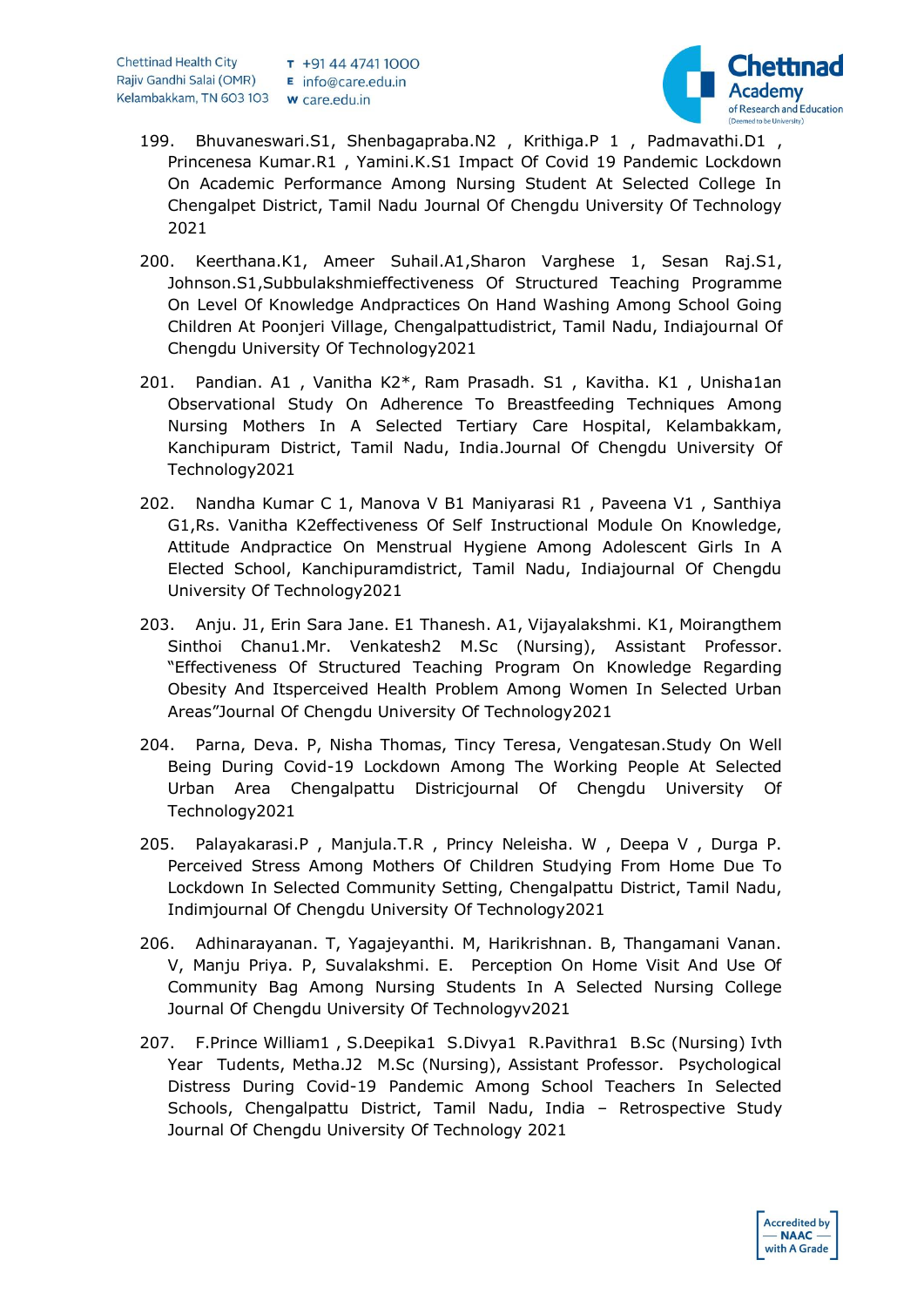

- 208. Anitha.P, Mythili.D,Shelsiya Devakirubai.R, Jeeva.R, Ruksana Begam.S.Assess The Effectiveness Of Structured Teaching Programme On Vitamin-D Deficiency Among Antenatal Mothers At Selected Tertiary Hospital, Kelambakkam, Chengalpattu District, Tamilnadu Journal Of Chengdu University Of Technology2021
- 209. Gayathri.K1,Anbu.K2 ,Vetri Selvi.G1, Thamizharasi.S1, Jodhachandra Th1 , Onmudi.S1 To Assess The Effectiveness Of Structured Teaching Programme On Knowledge Regarding Prevention And Control Of Hospital Acquired Infection Among Bsc Nursing Students In Selective College Of Nursing Kelambakkam, Chengalpet District, Tamil Nadu, India. Journal Of Chengdu University Of Technology 2021
- 210. R. Janani[1], M.Chandru Chella[1], V.Vinitha[1], A.Jayapriya[1], M.Premnath[1], Nancyvictoria.J[2] Assess The Spouse Knowledge On Minor Disorder Of Pregnancy Among Primi Gravid Women At Tertiary Care Hospital , Kelambakkam, Chengalpet District, Tamilnadu, India. Journal Of Chengdu University Of Technology 2021
- 211. Mr.Aakash.J 1 , Mr.Durai.P 1 , Ms.Priyadharshini.M 1 , Ms.Nivetha.P 1 B.Sc (Nursing) Iii Year Students, Mrs. Nancy Victoria. J 2 M.Sc (Nursing) , Assistant Professor Assessment Of Knowledge, Attitude And Practice On Prevention Towards Covid 19 Among The Pregnant Women In A Tertiary Care Hospital, Chengalpattu District, Tamil Nadu, India Journal Of Chengdu University Of Technology 2021
- 212. Sathesh Kumar.S1, Bhuvaneshwari. R1 Atchaya.R1 Pavithra.M1 Nancy Victoria.J2effectiveness Of Structured Teaching Programme On Awareness Of Adolescent Victimization Among Parents At Selected Village (Ponjeri), Chengalpet District, Tamil Nadu, Indiajournal Of Chengdu University Of Technology2021
- 213. Ramesh S1 , Nandhini R1 Harini R1 , Bakirathan R1 , Sabari Shenbagam M Krupa Susan Koshy2 "Effectiveness Of Computer Assisted Teaching On Knowledge Regarding Hpv Vaccination Among Mothers Of Female Adolescent Children At Chengalpattu District, Tamilnadu, India." Journal Of Chengdu University Of Technology 2021
- 214. Jebamalarasenath.T <sup>1</sup>,Krupa Susan Koshy<sup>2</sup>, Harini. K<sup>3</sup>, Sakthi. K<sup>4</sup>, Thirumaran. S, Sathish. Kassessment Of Level Of Knowledge And Attitude On Management Of Siblings Rivalry Among Mother's Of Under Five Children In Selected Tertiary Care Hospital, Kelambakkam, Chengalpattu District.Journal Of Chengdu University Of Technology2021
- 215. Jothika.K1, Mrs Krupa Susan Koshy 2 ,Gomathi.R3 Sanjay.P4 , Thiripurasundhari.B5 Harishsekaran "A Study To Assess The Level Of Knowledge On Sleeping Problem Among Late Adolescent In Selected College, Tamilnadu." Journal Of Chengdu University Of Technology 2021

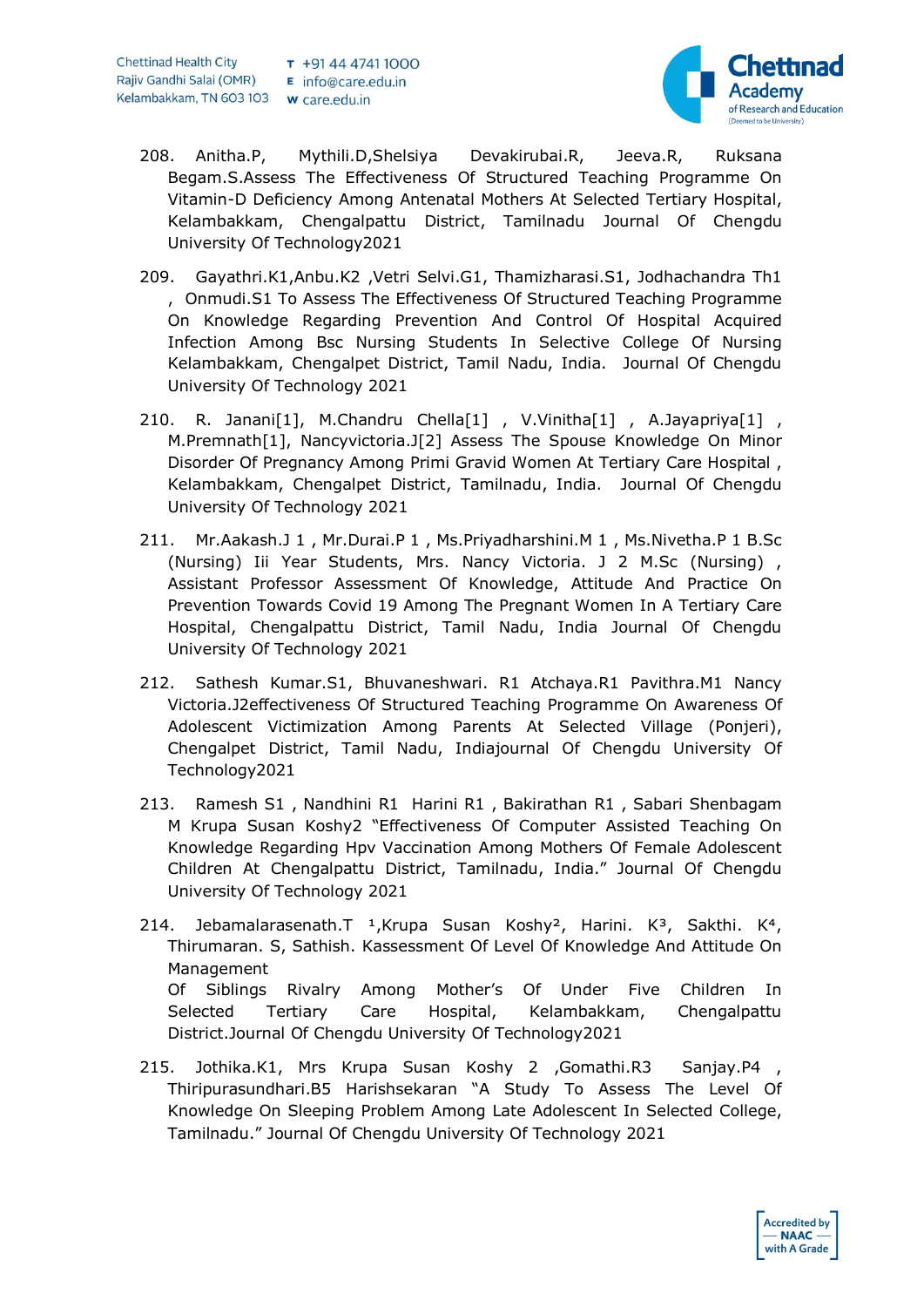

- 216. Rogina J. S. Savarimuthu1 , Nantha Kumar. U2 , M.Priya Dharshini2 , A. Gnanaprakash2 , Vijaya Lakshmi. S2 , Cynthia Mary Cherian2 Effectiveness Of Participant Centered, Technology Based Sleep Hygiene Therapy On Insomnia Among Elderly During The Covid-19 Lockdown, Tamil Nadu, India Journal Of Chengdu University Of Technology 2021
- 217. Preetha Salomi. P1, Aruna. R1, Janaki. S1, Ragasudha. R1 B.Sc (Nursing) Iv Year Students , Mrs.Ruksana Begam. S2 M.Sc (Nursing), Associate Professoreffectiveness Of Structured Teaching Programme On Knowledge And Attitude Of Antenatal Care During Antenatal Period Among Spouse Of Antenatal Mothers In A Selected Community At Chengalpattu District In Tamilnadu, India.Journal Of Chengdu University Of Technology2021
- 218. Ishwarya.R, Shanmugapriya.A, Manjula.C, Anju.R, Shamili.K, Sabari Sri Nathanto Evaluate The Effectiveness Of Virtual Teaching Programme On Knowledge Regarding Childhood Immunization Among Mother Of Under Five Children In Selected Villages At Chengalpattu District, Tamilnadu, India India-Retrospective Study.Journal Of Chengdu University Of Technology2021
- 219. Logeshwari.S, Ms. Shanmugapriya.A, Aarthi.S1,Prakash.D, Surya Prakash.R, And Seetha.A. Perception Of Mothers On Breastfeeding Practices At Peadiatric Out Patient Department At Seleced Tertiary Care Hospital, Kelambakkam, Chengalpet District, Tamil Nadu, India. Journal Of Chengdu University Of Technology 2021
- 220. Nareandraprasath.S, Ms. A.Shanmugapriya, Jayasuriya.P, Abisheka.A, Seevugapandiyan.M, Saranya.A Health Impact Assessment Related To Online Classes Among Adolescents At Paediatric Outpatient Department In A Tertiary Care Hospital, Kelambakkam, Chengalpattu District, Tamil Nadu, India. Journal Of Chengdu University Of Technology 202
- 221. Oanie Priya.D A1\*, Ramya.E2 , Nivedha.C1 , Kowsalya.B1 , Yazhini.G1. Assess The Effectiveness Of Structured Teaching Programme On Prevention Of Anaemia Among The Antenatal Mothers In Selected Village,Chengalpattu District,Tamil Nadu, India. Journal Of Chengdu University Of Technology 2021
- 222. Baby Shalini.B<sup>1</sup>,Madhumitha.V<sup>1</sup>,Udhaya Suriyan.M<sup>1</sup>,Lourdhu Joseph.J<sup>1</sup>, Bsc (Nursing) Iiird Year Students, Joanie Priya.D Assess The Awareness Of Antenatal Mothers On Risk Factors During Pregnancy At Selected Villages, Chengalpattu District, Tamil Nadu, India Journal Of Chengdu University Of Technology 2021
- 223. Dayalan S, Raghavan V. Comparative Evaluation Of Sox2 And P16 Expression In Intraepithelial Neoplasia And Invasive Cancer Of Cervix. Journal Of Clinical And Diagnostic Research. 2021.
- 224. Aparna1, Deva. P1, Nisha Thomas1, Tincy Teresa1, Mr. Vengatesan2. A Descriptive Study On Well Being During Covid-19 Lockdown Among The Working People At Selected Urban Area At Chengalpattu District, Tamilnadu, India. Journal Of Clinical And Diagnostic Research. 2021.

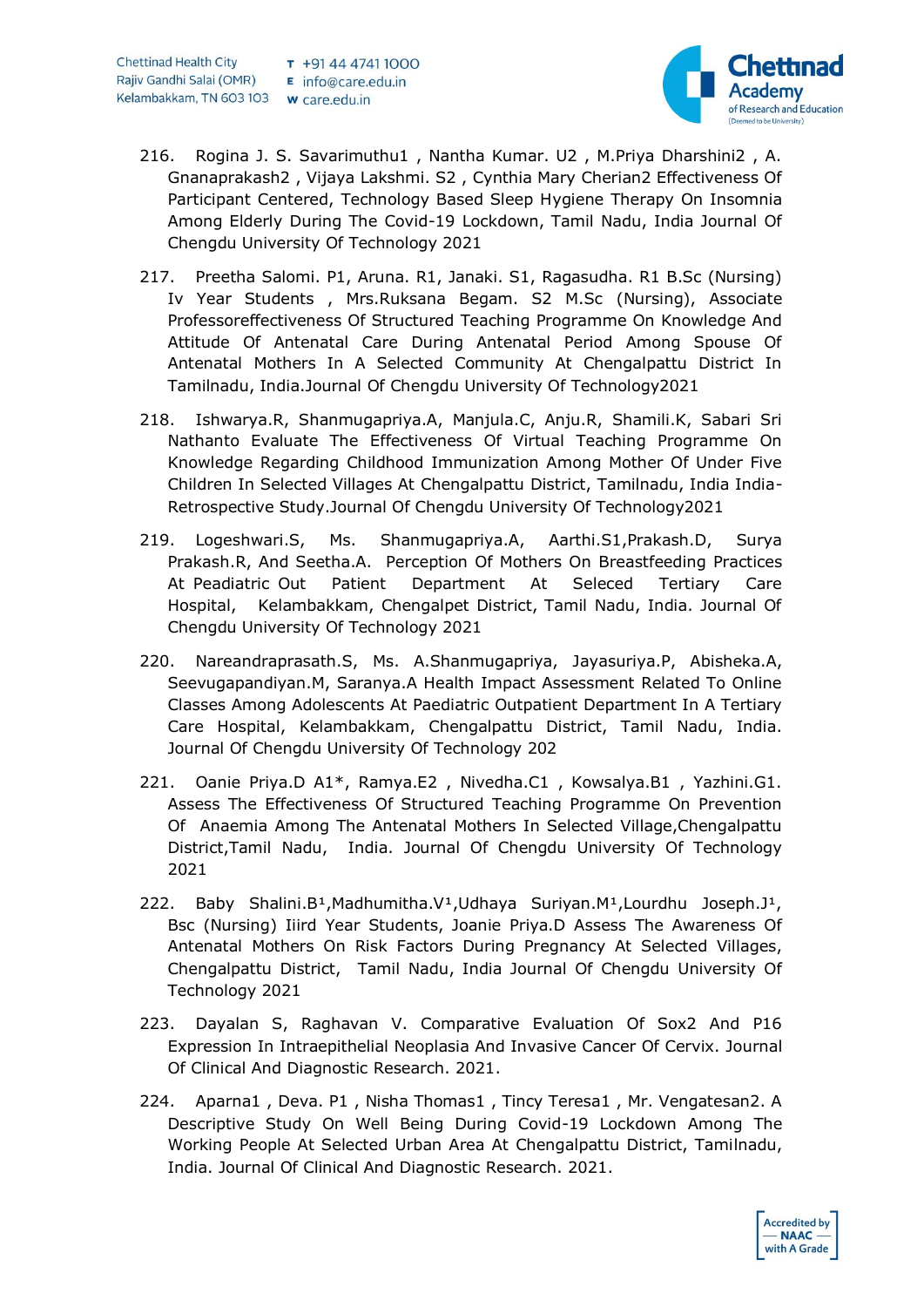

- 225. Subbarayan D, Raghavan V, Kumar Pd, Kandasamy V. Angioleiomyoma Of The Uterus With Extensive Hyaline Degeneration-A Rare Case Report With Brief Review Of Literature. Journal Of Clinical & Diagnostic Research. 2021 Apr 1;15(4).
- 226. Theja Kp, Kumar Ks, Krishnan Ra, Raghavan V. A Novel Presentation Of Retroperitoneal Cyst-Clinical Case Report. Journal Of Clinical & Diagnostic Research. 2021 Feb 1;15(2).
- 227. Balapriya B, Anantharamakrishnan R, Kumar Ks, Muniraj F, Raghavan V. A Rare Case Of Malignant Transformation Of Keratinous Cyst In Gluteal Region. Journal Of Clinical & Diagnostic Research. 2021 Mar 1;15(3).
- 228. Venugopal V, Yelamanchi Ss, Vijayakumari V, Rao Vm. Rhupus Syndrome Presenting As Interstitial Lung Disease: A Case Report. Journal Of Clinical & Diagnostic Research. 2021 Feb 1;15(2).
- 229. Dr. Ramamurthy, Dr. Jibi Paul, Dr. Hepsibah Sharmil, Dr. Sathya P Effect Of Ultrasound Therapy And Cryotherapy Over Taping Technique In Patients With Acute Lateral Ankle Sprain International Journal Of Life Science And Pharma Research Volume 11 Issue 4, July 2021 Pages:9-15
- 230. Keerthana Rg, Prabakaran S, Rajasekaran S, Priya K, Namasivaya Navin Rb. Epley's Maneuver Versus Semont's Maneuver In The Treatment Of Posterior Semicircular Canal Benign Paroxysmal Positional Vertigo: A Cohort Study. Journal Of Clinical & Diagnostic Research. 2021 Oct 1;15(10).
- 231. Prabakaran S, Navin Rb, Rajasekaran S, Priya K. Cholesteatoma Masquerading As Cerumen. Journal Of Clinical & Diagnostic Research. 2021 Feb 1;15(2).
- 232. Prabakaran S, Swetha T, Navin Rn, Rajasekaran S, Priya K. Thyroglossal Duct Cyst With Multiple Tracts-A Case Report. Journal Of Clinical & Diagnostic Research. 2021 Nov 1;15(11).
- 233. Hariharan J, Venkatesan P, Shanmugam P. Incidence Of Vaginal Colonization Of Group B Streptococci Among Pregnant Women Attending A Tertiary Care Hospital-Chennai, India. Journal Of Pure And Applied Microbiology. 2022 Mar 1;16(1):419-24.
- 234. Nithyanandam G, Prabakaran S, Loya Ga, Rajasekaran S, Gnaneswaran P. Boxing Match Gone Awry-A Punch Over The Head Leading To Eccentric Proptosis In A Child. Journal Of Clinical & Diagnostic Research. 2021 Jun 1;15(6).
- 235. Sivathanu D, Vetrichelvan D, Balakrishnan U, Manokaran Rk. An Atypical Presentation Of Joubert Syndrome Due To A Novel Mutation In Znf423 Gene. Journal Of Pediatric Neurosciences. 2020 Jul;15(3):294.
- 236. K. Rani Kumaravelu.Demonstration Of Virulence Factors Of Trichosporon Species Isolated From Clinical Samples During The Covid 19 Pandemic - A Study From A Tertiary Care Medical College Hospital From South Indiaindian Journal Of Medical Microbiology 39 (2021) S1–S133

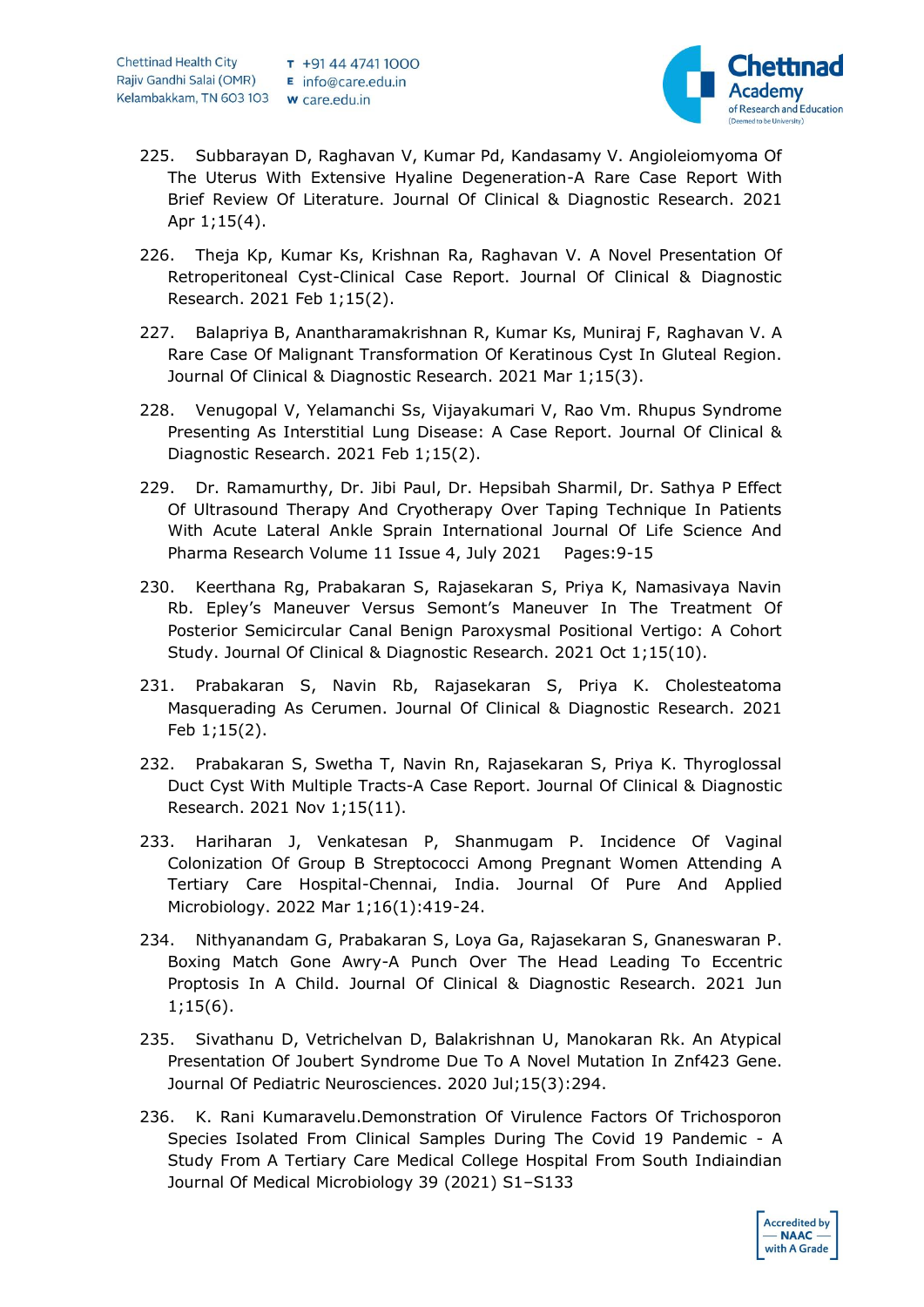

- 237. Dr.Police Pavithra Reddy, Dr.Prof.Jayakar Thomas,. (2021). Cutaneous Bacterial Infections And Their Pus Cultures In A Suburban Hospital - A Retrospective Study. *Drugs And Cell Therapies In Hematology*, *10*(1), 2503– 2512
- 238. Dr Nandhini, Dr Jayakar Thomas. (2021). A Cross Sectional Study On Clinical Patterns Of Foot Eczema At A Tertiary Care Centre. *Drugs And Cell Therapies In Hematology*, *10*(1), 2580–2584
- 239. Dr Siri, Resident, Prof.Jayakar Thomas. (2021). Tittle:A Retrospective Cohort Study Of Incidence Of Postherpetic Neuralgia In Patients More Than 50 Years Of Age In A Suburban Hospital. *Drugs And Cell Therapies In Hematology*, *10*(1), 3021–3023
- 240. Vijayashree Raghavan, Femela Muniraj. Study Of The Impact Of Leucocyte Reduction On The Coagulation Factors In Fresh Frozen Plasma. Indian Journal Of Forensic Medicine And Pathology 2021;14(4):427-432
- 241. Saishiv Adithya1 And Koyeli Girigoswami2,Economic Fluctuations: The Aftermath Of Covid 19 Pandemic Coronaviruses, 2021, 2, E070921191919
- 242. Shenbaga Sundaram Subramanian1 , Makesh Babu Subramanian2 , Riziq Allah Mustafa Gaowgeh3 , Mikhled Falah Maayah4 , Ziyad Neamatallah5 , Thamer Ahmad Altaim6 , Saad S Alfawazph.D7 , Alkhateeb M. Afnan8the Impact Of Strengthening Exercise On Dynamic Balance In Patients With Knee Osteoarthritis P J M H S Vol. 15, No.10, Oct 2021 3429
- 243. Madhavi P K, Vajagathali M, And Ramakrishnan Vgenetic Aspects Of Alcohol-Dependent Disorder: A Neurogenetic Approachinternational Journal Of Life Sciences And Pharma Research,Virtual International Conference On Pharma Industry 4.0issn 2250-048016-17, 2021
- 244. Iyshwarya B.K, Vajagathali M, And Ramakrishnan Vgenetic Aspects Of Autism Spectrum Disorders: A Neurogenetic Approachinternational Journal Of Life Sciences And Pharma Research,Virtual International Conference On Pharma Industry 4.0issn 2250-048016-17, 2021
- 245. Shahil Ahamed M, Vajagathali M, And Ramakrishnan V A Current Review On The Association Of Genetic Polymorphism In Congenital Heart Disease International Journal Of Life Sciences And Pharma Research,Virtual International Conference On Pharma Industry 4.0issn 2250-048016-17, 2021
- 246. Chitraveena S, Vajagathali M, And Ramakrishnan Vgenetic Susceptibility To Breast Cancer: An Association With The Palb2, Chek2, Atm Gene Polymorphism International Journal Of Life Sciences And Pharma Research,Virtual International Conference On Pharma Industry 4.0issn 2250- 048016-17, 2021

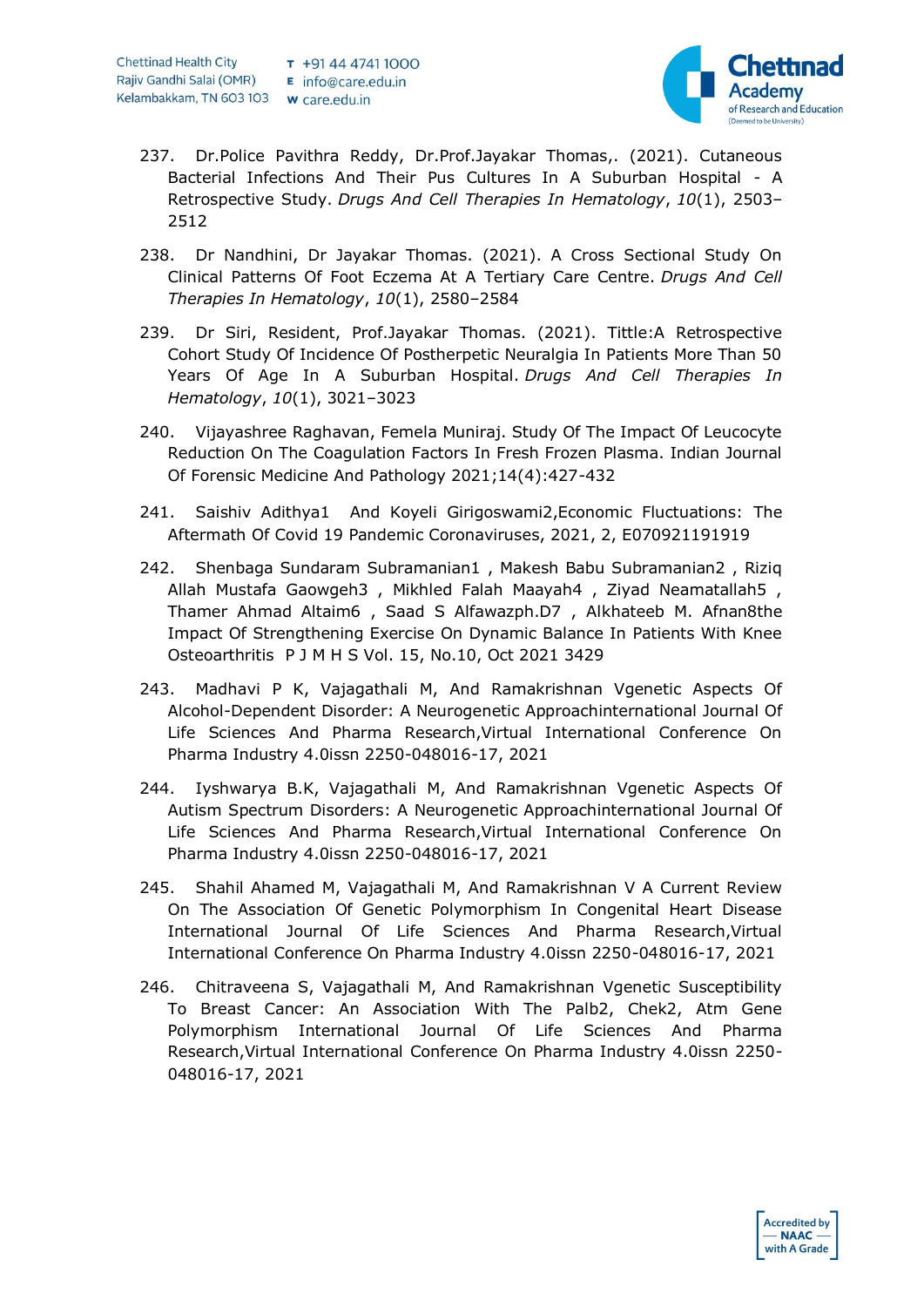

- 247. Vajagathali M And Ramakrishnan Vassociation Study Of Cyp2d6 Polymorphism In Major Depressive Disorder: A Pathophysiology Of Associated Diseases With Various Risk Factorsinternational Journal Of Life Sciences And Pharma Research,Virtual International Conference On Pharma Industry 4.0issn 2250-048016-17, 2021
- 248. Karthikeyan R, Vajagathali M, And Ramakrishnan Veffect Of Atypical Antipsychotics Use On Schizophrenia And Its Association With Selected Gene Polymorphisminternational Journal Of Life Sciences And Pharma Research,Virtual International Conference On Pharma Industry 4.0issn 2250- 048016-17, 2021
- 249. Subitha Palaniraj And Shoba Narayanuse Of Functionalized Anti-Biofilm Nanoparticles For Biofilm Associated Infections -Recent Developmentsinternational Journal Of Life Sciences And Pharma Research,Virtual International Conference On Pharma Industry 4.0issn 2250- 048016-17, 2021
- 250. Saraswathi Nagaraj And Shoba Narayanmetal-Silica Nanocomposites As Carriers Of Antifungal Drugsinternational Journal Of Life Sciences And Pharma Research,Virtual International Conference On Pharma Industry 4.0issn 2250- 048016-17, 2021
- 251. Sivakami Manivannan And Shoba Narayanpreparation Of Biopolymer Nanocomposites As Carriers Of Anticancer Drugs For Synergistic Activity International Journal Of Life Sciences And Pharma Research,Virtual International Conference On Pharma Industry 4.0issn 2250-048016-17, 2021
- 252. Nikitha Shalom R And Shoba Narayanmetal Nanoparticles Entrapped Biopolymer Matrix With Stem Cell Differentiating Agents For Cardiomyocyte Differentiation International Journal Of Life Sciences And Pharma Research,Virtual International Conference On Pharma Industry 4.0issn 2250- 048016-17, 2021
- 253. R Vijayashreeand Jane Betsy Isaaccorrelation Of Complete Hemogram, Iron Profile & Ph Of Cord Blood Of Newborn With Apgar Score And Gravid Status Of Mother – A Prospective Observational Study International Journal Of Life Sciences And Pharma Research,Virtual International Conference On Pharma Industry 4.0issn 2250-048016-17, 2021
- 254. R Vijayashreeand Jane Betsy Isaacrenal Dysplasia Autopsy Findings International Journal Of Life Sciences And Pharma Research,Virtual International Conference On Pharma Industry 4.0issn 2250-048016-17, 2021
- 255. Ahamed Basha And Abdul Bariayush Medicine's Polyherbal Extracts A Roadmap For Antiviral Drug Discovery International Journal Of Life Sciences And Pharma Research,Virtual International Conference On Pharma Industry 4.0issn 2250-048016-17, 2021

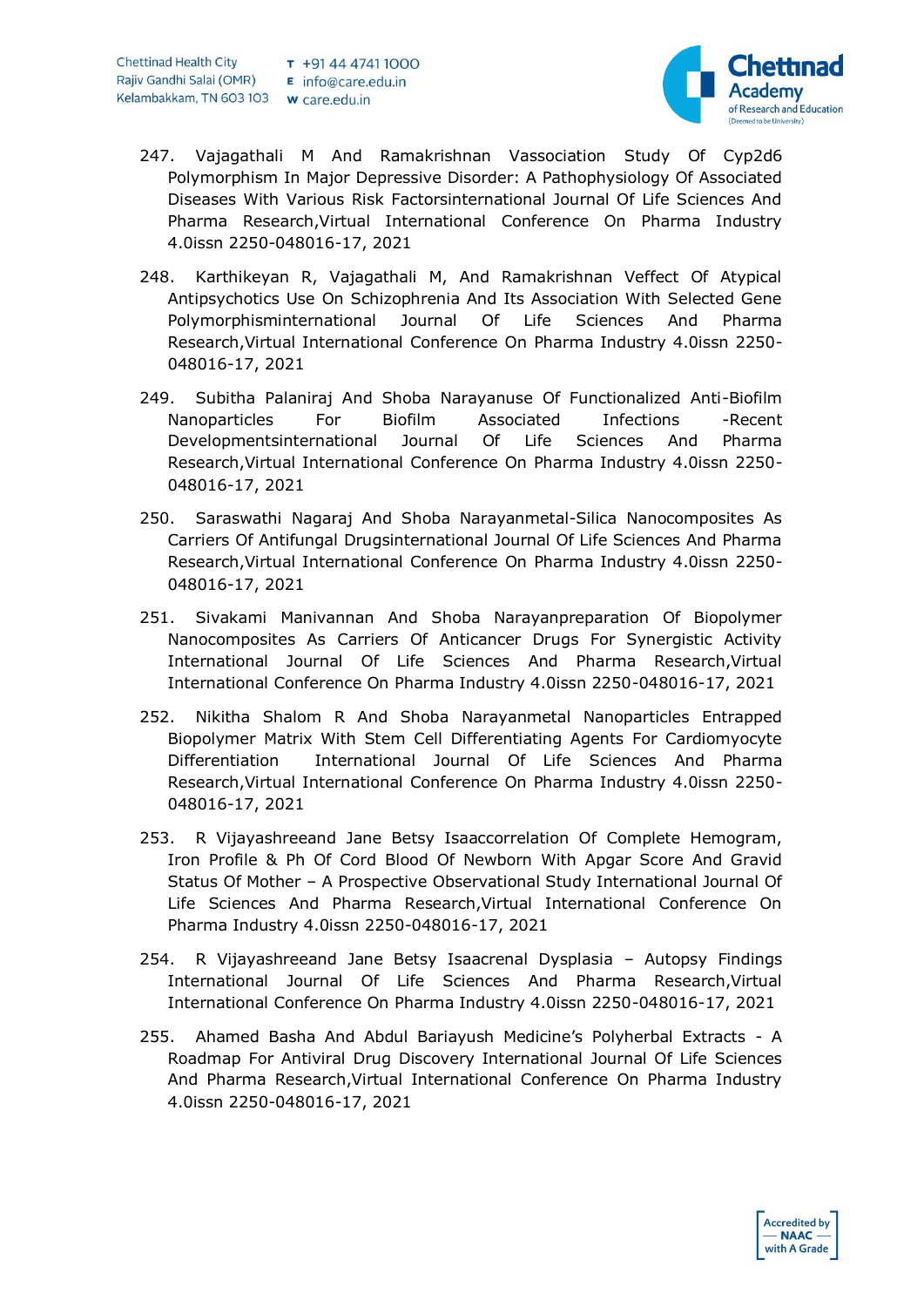

- 256. Sudhan M A , Shiek Ssj Ahmed Aa Review On Rnase1 As A Novel Diagnostic Biomarker For Heart Failure International Journal Of Life Sciences And Pharma Research,Virtual International Conference On Pharma Industry 4.0issn 2250-048016-17, 2021
- 257. Monisha Kg A, Chokkalingam M A And Shiek Ssj Ahmed Ba Review On Emerging Multi-Omics Biomarkers For The Diagnosis Of Atherosclerosis International Journal Of Life Sciences And Pharma Research,Virtual International Conference On Pharma Industry 4.0issn 2250-048016-17, 2021
- 258. Nisha Ganga1 , Joys Lavanya S2 , Agnishwar Girigoswami2 , Koyeli Girigoswami2respiratory Disease Management Using Nanomedicine: A Review International Journal Of Life Sciences And Pharma Research,Virtual International Conference On Pharma Industry 4.0issn 2250-048016-17, 2021
- 259. Hemanathcomparison Of Platelet Rich Plasma Versus Corticosteroid Injection In Management Of Lateral Epicondylitis International Journal Of Life Sciences And Pharma Research,Virtual International Conference On Pharma Industry 4.0issn 2250-048016-17, 2021
- 260. Victor Jeevan Raj, Rita Ghosh, Agnishwar Girigoswami, Koyeligirigoswamibiomedical Applications Of Zinc Oxide Nanoflowers- An Overview. Proceedings Internationalissn 2668-6384 3, Issue 1, 2021, 24
- 261. Agnishwar Girigoswami, Mahashweta Mitra Ghosh , Pragya Pallavi, Seenuvasan R , Koyeli Girigoswaminanotechnology In Detection Of Food Toxins – Focus On The Dairy Products Proceedings Internationalissn 2668- 6384 3, Issue 1, 2021, 25
- 262. Agnishwargirigoswami, Vinotharokiaraj, Mellitasandy, P. Monika, R. Monisha, Koyeli Girigoswamimixed Polymer Nano-Carriers For Improved Antibacterial Efficacy Of Beta-Lactam Antibiotics Proceedings Internationalissn 2668-6384 3, Issue 1, 2021, 26
- 263. Ramakrishna Mg, Agnishwar Girigoswami, Swati Chakraborty , Koyeli Girigoswamibisphenol A-An Overview On Its Effect On Health And Environment Proceedings Internationalissn 2668-6384 3, Issue 1, 2021, 23
- 264. Narayan, S. Biopolymer-Based Nanocarriers For Stem Cells Or Stem Cell Differentiating Agents And Their Therapeutic Significance. In S. Chakraborti (Ed.), Handbook Of Oxidative Stress In Cancer: Therapeutic Aspects (Pp. 1- 20). Singapore: Springer Singapore.2021, Isbn: 978-981-16-1247-3
- 265. Narayan, S. Challenges And Future Opportunities Of Nanomedicine In Cancer Therapy. In A. Malik, S. Afaq, & M. Tarique (Eds.), Nanomedicine For Cancer Diagnosis And Therapy (Pp. 221-249). Singapore: Springer Singapore.2021, Isbn: 978-981-15-7564-8
- 266. Pallavi P,Girigoswami A, Girigoswamik,Hansdas,Ghosh R. Photodynamic Therapy In Cancer. In Handbook Of Oxidative Stress In Cancer: Therapeutic Aspects 2022 Jan 21, 1-24. Springer, Singapore. Isbn.No:978-981-16-1247-3

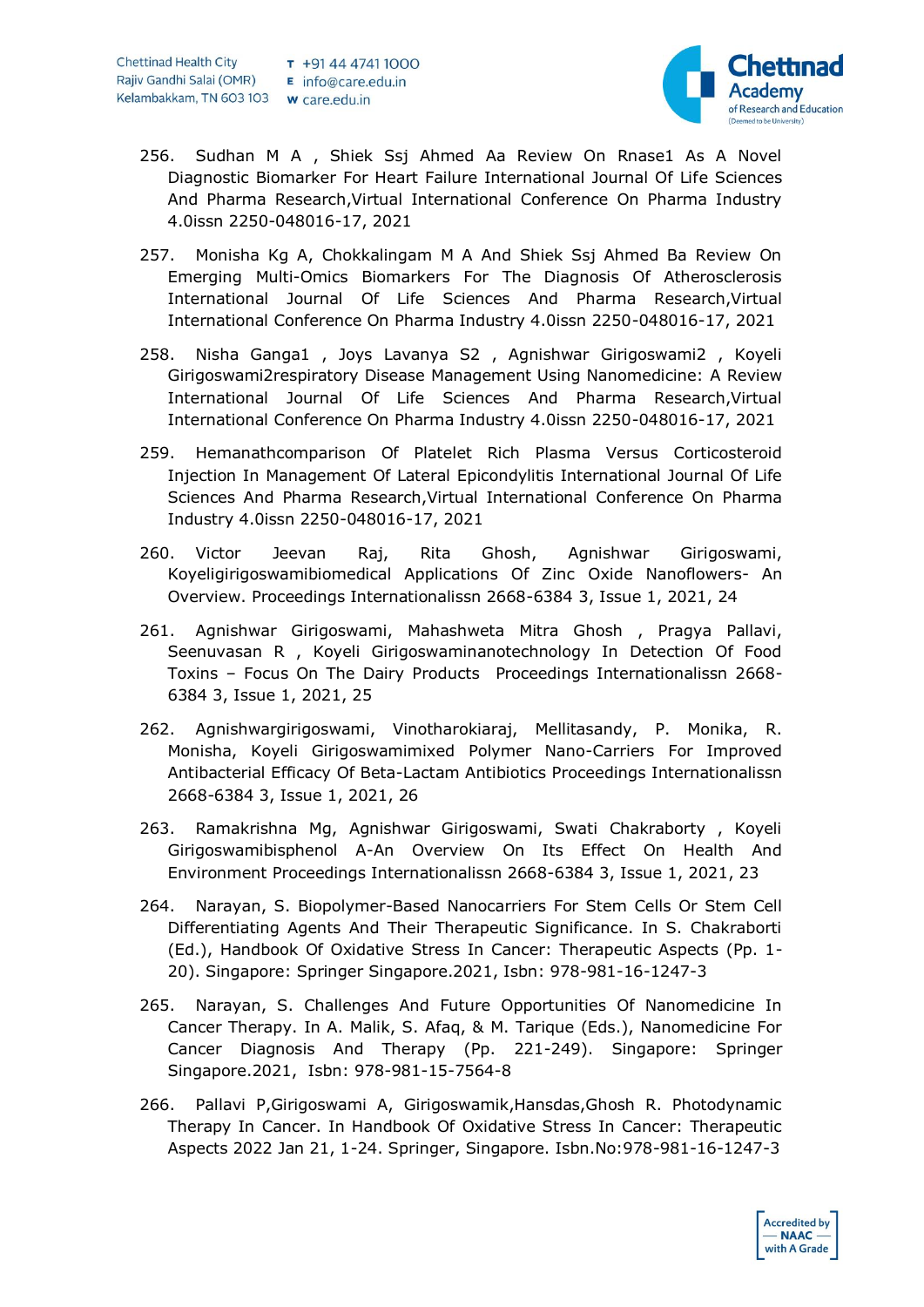

**Accredited by**  $- **N A C**$ with A Grade

- 267. Narayan, S. Experimental Animal Models To Evaluate The Therapeutic Efficacy Of Nanoformulations Against Cancer. In S. Chakraborti (Ed.), Handbook Of Oxidative Stress In Cancer: Therapeutic Aspects. Singapore: Springer Singapore. 2022,1-21, Isbn:978-981-16-1247-3
- 268. V.Ramakrishnan And Vajagathali M "Fundamentals Of Forensic Genetics'' Lambert Academic Publishing Gmbh& Co. Kg, Germany. 2021. Book, Isbn - 978-620-3-30852-5.
- 269. Gowtham Kumar S, Sindhu V. Genomic Association Of Polycystic Ovarian Syndrome: Single-Nucleotide Polymorphisms And Their Role In Disease Progression. Computation In Bioinformatics2021. P. 245-63.
- 270. Deepika Sivathanu, Ranjith Kumar Manokaranscott's Pediatricks Speciality Series Pediatric Neurology "Antiepileptic Drugs Conventional And Newer Drugs"Isbn 978-81-952-7157-3paras Medical Books Pvt Ltd 2021
- 271. T.K.Balaji, G. Vathianthanprostaglandins And Male Reproduction Isbn 978- 93-924-7301-2blue Ink Publishign House 2021
- 272. Manickam Seffect Of Naringin On Beta Cell Transcription Factors Pdx-1 And Foxm1: Role On Beta Cell Maintenance And Proliferation Isbn: 978-62- 042-1097-1lambert Academic Publishing, Moldova
- 273. Manickam Seffect Of Naringin On Beta Cell Transcription Factors Pdx-1 And Foxm1: Role On Beta Cell Maintenance And Proliferation Isbn: 978-62- 042-1097-1lambert Academic Publishing, Moldova
- 274. Subramanian M. Effect Of Vata Gajankusha Rasa In Rat Sciatic Nerve Crush Injury: Validating Ayurveda Through Scientific Methods2021. Isbn 978- 16-849-4429-3notion Press, India.
- 275. Santhi Priya S, Kumar Ebenezar K. Susceptibility Of Polymeric Glutathione-S-Transferase As Risk Factor In Oxidative Stress Induced Cancer Development. Handbook Of Oxidative Stress In Cancer: Therapeutic Aspects, 2021, Springer
- 276. S. Gowtham Kumar, Varghese S, Kulanthaivel L, Alagarsamy L, Rajaram S, Ramanathan S. Gene Polymorphism And The Risk Of Coronary Artery Disease. In Cardiovascular And Coronary Artery Imaging 2021 Jan 1, 273- 303. Academic Press
- 277. Gopi J, Gopinath M, Banerjee A, Rupert S, Vennila R, Pathak S. Nanomedicines For Solid Tumors: Current Status, Challenges, And Future Prospects. Nanomedicine Cancer Diagnosis Ther. 2021;81–96, Isbn: 978-981- 15-7564-8)
- 278. Das A, Deka D, Abrar Ss, Pathak S, Banerjee A. Ethics In Nanomedicine. Nanomedicine Cancer Diagnosis Ther. 2021; 203–19, Isbn978-981-15-7564-8
- 279. Dr. Vishnupriya r, dr. Rajasekaran d thyroid profile in sepsis 2021 978- 81-951550-9-5 aksharaa muthra aalayam pvt. Ltd.,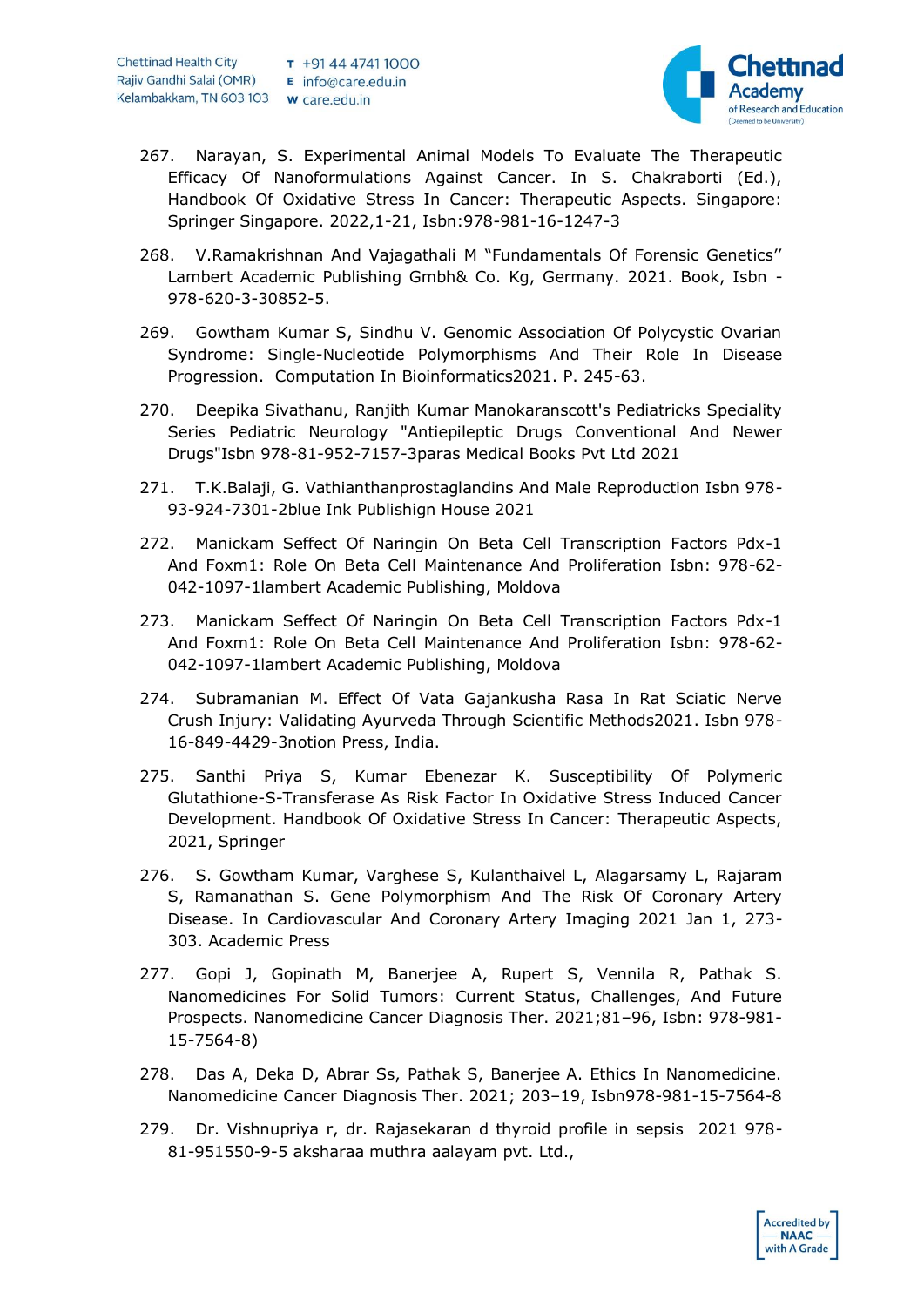

- 280. Dr. Prem regis pa , dr. Victor moirangthem outcomes of proximal humerus fractures 2021 978-93-91255-28-2 aksharaa muthra aalayam pvt. Ltd.,
- 281. Dr. Lokeswara reddy, dr. Meenakshi hospital vs home based pulmonary rehabilitation in copd 2021 978-93-91255-20-6aksharaa muthra aalayam pvt. Ltd.,
- 282. Dr. Mahesh kumar, dr. Narayana reddy outcomes of ankle fractures 2021 978-93-91255-27-5 aksharaa muthra aalayam pvt. Ltd.,
- 283. Dr. Krishna chaitanya mantena , dr. Narayana reddy m role of mri in tibial fractures 2021 978-93-91255-26-8 aksharaa muthra aalayam pvt. Ltd.,
- 284. Dr. Ajayprakash v, dr. Uma devi neck circumference and its association with obesity and hypertension 2021 978-93-91255-34-3aksharaa muthra aalayam pvt. Ltd.
- 285. Dr. Arya sasikumar, dr. Krishnamoorthy a 3d-fiesta in the evaluation of cerebellopontine angle lesions 2021 978-93-91255-42-8 aksharaa muthra aalayam pvt. Ltd.,
- 286. Dr.srikanth p, dr. Kathir subramanian platelet parameters in dengue 2021 978-93-91255-29-9 aksharaa muthra aalayam pvt. Ltd.
- 287. Dr. Nagarjun, dr. Meenakshi n obstructive sleep apnea in metabolic syndrome 2021 978-93-91255-21-3 aksharaa muthra aalayam pvt. Ltd.,
- 288. Dr. Arunadevi d, dr. Vijayashree r biomarkers in psoriasis 2021 978-81- 951550-1-9 aksharaa muthra aalayam pvt. Ltd.,
- 289. Dr. Aswani b, dr. Balamurugan b atracurium vs cisatracurium in general anaesthesia 2021 978-93-91255-02-2 aksharaa muthra aalayam pvt. Ltd.,
- 290. Dr. Shahid ibrahim, dr. Loganathan m surgery vs topical treatment for anal fissure 2021 978-93-91255-51-0 aksharaa muthra aalayam pvt. Ltd.,
- 291. Dr. Ponambalaganapathi arunachalam nadar, dr. Rajasekaran d blood pressure and cardiac autonomic neuropathy in diabetes 2021 978-81-951550- -6 aksharaa muthra aalayam pvt. Ltd.,
- 292. Dr. Ashok vishwanath n, dr. Priyadarshini shanmugam clinico bacteriological profile of urinary tract infections 2021 978-93-91255-54-1 aksharaa muthra aalayam pvt. Ltd.,
- 293. Dr. Janupalli kiran poornima, dr. Vijayalakshmi k first trimester ultrasound parameters in predicting pregnancy outcome 2021 978-93-91255-52- 7aksharaa muthra aalayam pvt. Ltd.,
- 294. Dr. Balaji d, dr. Rajasekaran s laryngeal sequelae in prolonged intubation 2021 978-93-91255-50-3 aksharaa muthra aalayam pvt. Ltd.,
- 295. Dr. Karthika g, dr. Krishnamoorthy a mr swi sequence vs nect and mr gre sequence in cerebral infarction 2021 978-93-91255-43-5 aksharaa muthra aalayam pvt. Ltd.,

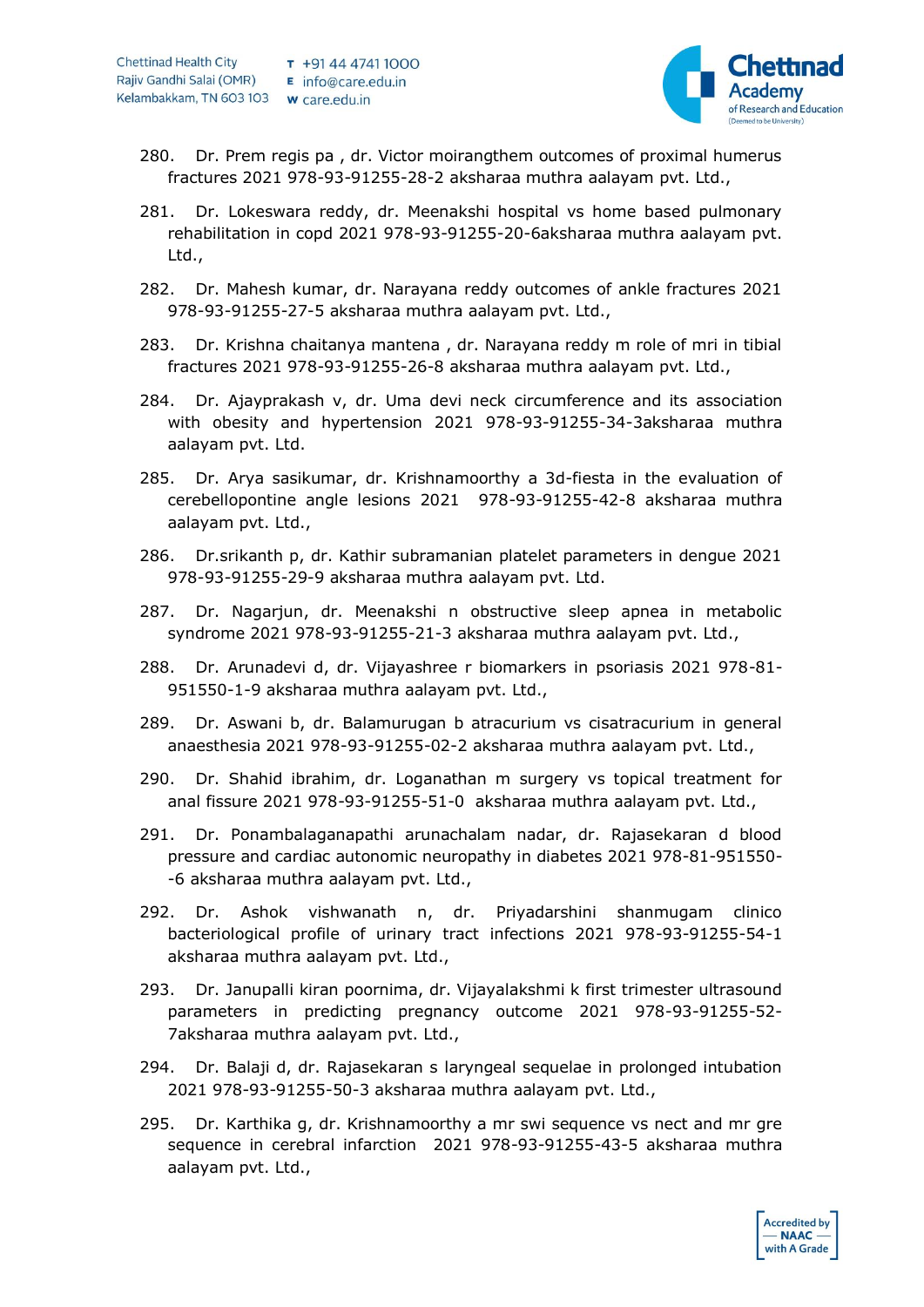

- 296. Dr. Devanand n, dr. Srinivasan ms non-venereal dermatoses in male genitalia 2021 978-93-91255-12-1 aksharaa muthra aalayam pvt. Ltd.,
- 297. Dr. Kothamasu sombabu, dr. Ashok kulasekhar dexmedetomidine in postoperative pain 2021 978-93-91255-10-7 aksharaa muthra aalayam pvt. Ltd.,
- 298. Dr. Penubarthi sravanthi, dr. Srinivasan b self harm in alcohol dependence & depression 2021 978-81-950213-4-5 aksharaa muthra aalayam pvt. Ltd.,
- 299. Dr. Rathipriyadharshini r, dr. Srinivasan ms apremilast and methotrexate in psoriasis 2021 978-93-91255-18-3 aksharaa muthra aalayam pvt. Ltd.,
- 300. Dr. Chitra k, dr. Sushma nayar pdl-1, bcl-2 and ki-67 in breast cancer2021 978-93-91255-03-9aksharaa muthra aalayam pvt. Ltd.,
- 301. Dr. Mahender p, dr. Lailu mathews combination of melatonin and propofol in induction of anaesthesia 2021 978-93-91255-11-4 aksharaa muthra aalayam pvt. Ltd.,
- 302. Dr. Mallikarjuna reddy m, dr. Rajasekaran d acute phase reactants in stroke 2021 978-81-951550-6-4 aksharaa muthra aalayam pvt. Ltd.
- 303. Dr. Aaliya ambereen, dr. Stephen sudhakar, dr. Shankar c steroids in cataract surgery 2021 978-93-88680-27-1 aksharaa muthra aalayam pvt. Ltd.,
- 304. Dr. Swmiya s, dr. Krishnamoorthy a mri vs ct in renal infections 2021 978-93-91255-45-9 aksharaa muthra aalayam pvt. Ltd.,
- 305. Dr. Saravana bharathy sp, dr. Rajasekaran d throid profile in stroke 2021 978-81-950213-5-2 aksharaa muthra aalayam pvt. Ltd.,
- 306. Dr. Sowmya d, vijayashree r tumor markers in cervical cancer 2021 978- 81-951550-5-7 aksharaa muthra aalayam pvt. Ltd.,
- 307. Dr. Lokeswar reddy c, dr. Krishnamoorthy a magnetization transfer in post contrast mri brain 2021 978-93-91255-44-2 aksharaa muthra aalayam pvt. Ltd.,
- 308. Dr. Swapna s, dr. Srinivasan b cognitive impairment in depression 2021 978-81-951550-4-0 aksharaa muthra aalayam pvt. Ltd.,
- 309. Dr. Iris eapen, dr. Anand s melatonin and pregabalin in anaesthesia 2021 978-81-951550-0-2 aksharaa muthra aalayam pvt. Ltd.,
- 310. Dr. Mamidi v sandeep kumar, dr. Rajasekaran d biomarkers and microbial pattern in sepsis 2021 978-81-951550-3-3 aksharaa muthra aalayam pvt. Ltd.,
- 311. R. Sathyakamala, B.T. Ambujavalli, Priyadarshini Shanmugamcandidemia During The Covid-19 Pandemic - Speciation, Antifungal Susceptibility Patterns And Biofilm Formationindian Journal Of Medical Microbiology 39 (2021) S1– S133